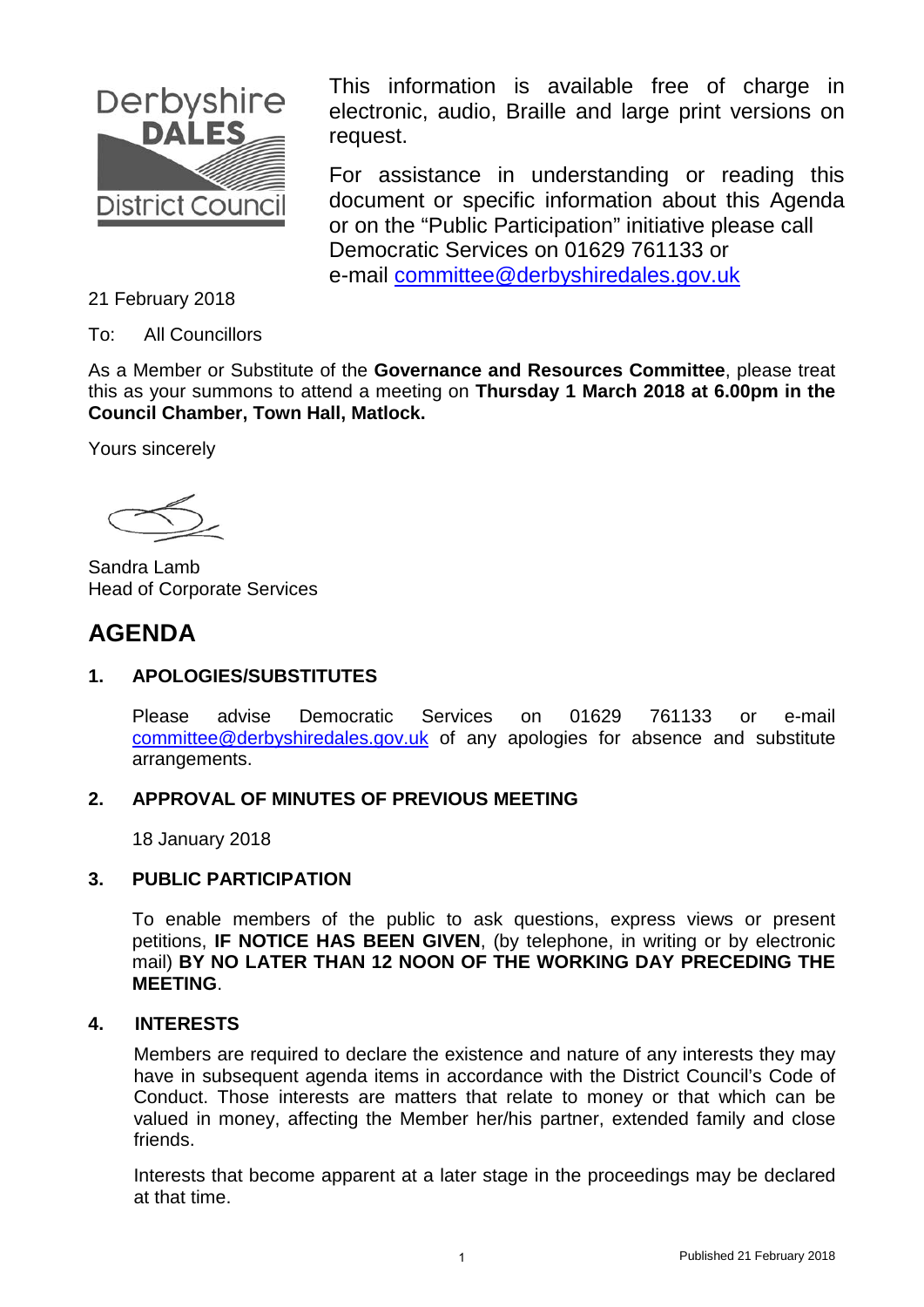## <span id="page-1-0"></span>**5. QUESTIONS PURSUANT TO RULE OF PROCEDURE NUMBER 15.**

To answer questions from Members who have given the appropriate notice.

**Page No.**

#### **6. [INTERNAL AUDIT REPORTS CONCLUDED UNDER THE 2017/2018](#page-2-0) OPERATIONAL AUDIT PLAN 3 - 6**

To consider the internal audit reports produced in respect of the 2017/2018 Internal Audit Plan.

## **7. [INTERNAL AUDIT OPERATIONAL PLAN 2018/19](#page-6-0)**

To consider the Internal Audit Operational Plan 2018/2019 which outlines the assignments and estimated resources needed during the year.

### **8. [DATA PROTECTION](#page-15-0)**

To note the progress made against the General Data Protection Regulation Action Plan and consider approval of the Data Protection Policy along with delegation of authority to the Head of Resources to make minor amendments to the Policy.

#### **9. [REFERRED ITEM – MANAGING VIOLENCE, BULLYING, HARASSMENT](#page-35-0) AND AGGRESSION AT WORK POLICY 36 - 37**

To consider a recommendation from the Joint Consultative Committee meeting held on 8 February 2018 to adopt the Managing Violence, Bullying, Harassment and Aggression at Work Policy.

### **10. [JOINT CONSULTATIVE GROUP: MINUTES OF 8 FEBRUARY 2018](#page-37-0)**

To receive the Minutes of the Joint Consultative Group meeting held on 8 February 2018.

#### **11. EXCLUSION OF PUBLIC AND PRESS**

At this point the Committee will consider excluding the public and press from the meeting for the remaining items of business for the reasons shown in italics. The Chairman will adjourn the meeting briefly to enable members of the public to speak to Councillors.

#### **12. ARREARS FOR WRITE OFF – CONFIDENTIAL REPORT**

To consider the write off of debts that has been pursued by all appropriate means of recovery by the Council.

*(This report contains information relating to an individual where disclosure may be a breach of the Council's Data Protection Act).*

Members of the Committee - Councillors Deborah Botham, Albert Catt, Steve Flitter, Chris Furness (Vice Chairman), Alyson Hill, Neil Horton, Angus Jenkins, Tony Millward BEM, Jean Monks, Garry Purdy, Mike Ratcliffe, Lewis Rose, Mark Salt, Jacquie Stevens (Chairman), Colin Swindell, John Tibenham, Jo Wild

Substitutes – Councillors Jason Atkin, Richard Bright, Jennifer Bower, Sue Bull, Sue Burfoot, David Chapman, Tom Donnelly, Ann Elliott, Helen Froggatt, Susan Hobson, Richard FitzHerbert, Vicky Massey-Bloodworth, Dermot Murphy, Joyce Pawley, Irene Ratcliffe, Philippa Tilbrook

**40 - 48**

**38 - 39**

**16 - 35**

**7 - 15**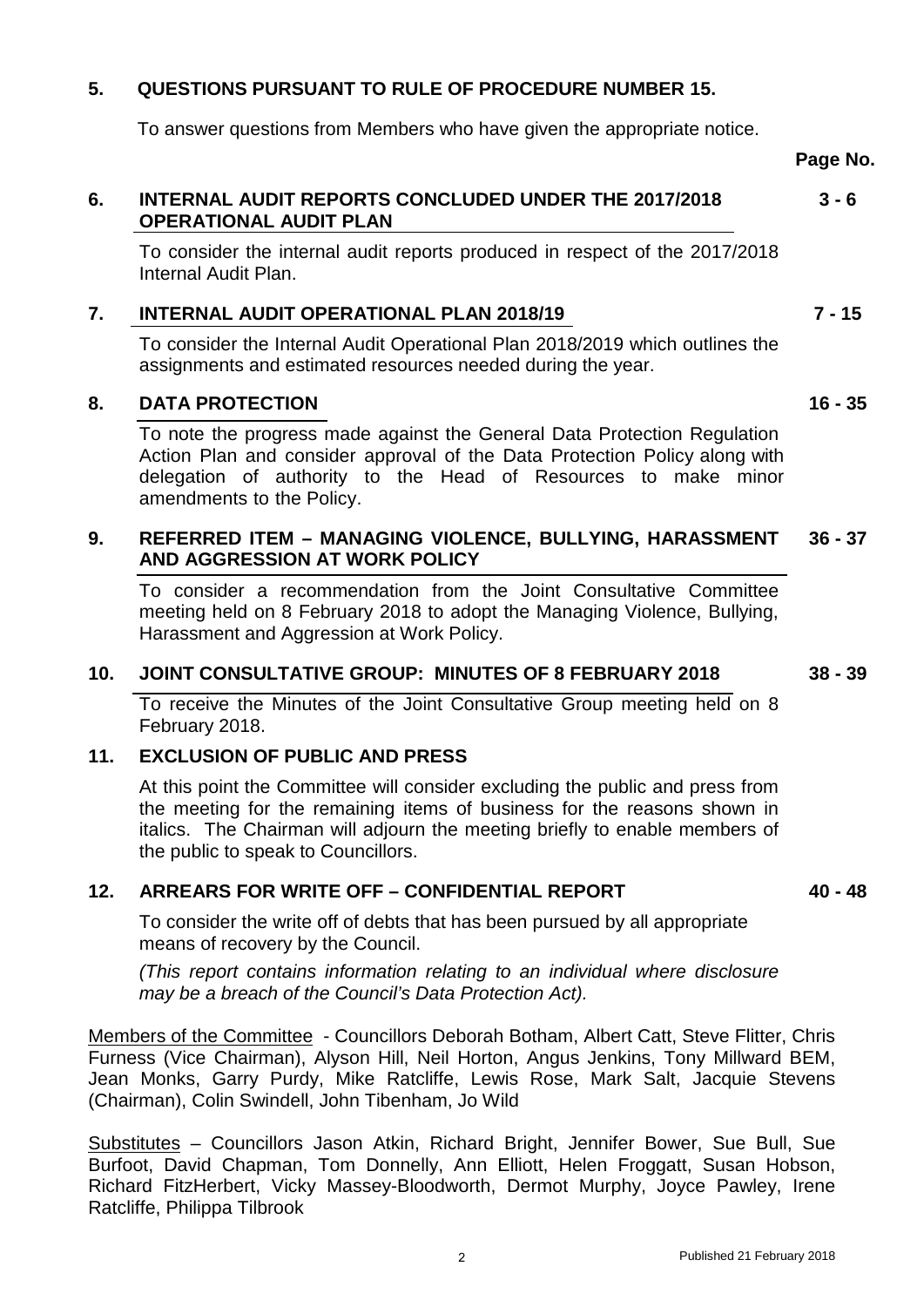#### <span id="page-2-0"></span>**NOT CONFIDENTIAL – For public release Internal CONFIDENTIAL – For public release**

GOVERNANCE AND RESOURCES COMMITTEE 1 MARCH 2018

Report of the Head of Resources

## **INTERNAL AUDIT REPORTS CONCLUDED UNDER THE 2017/2018 OPERATIONAL AUDIT PLAN**

#### **PURPOSE OF REPORT**

This report asks the Committee to consider the internal audit reports produced in respect of the 2017/2018 Internal Audit Plan.

#### **RECOMMENDATION**

That the Committee note the findings and conclusions of the internal audit reviews that have taken place this period.

#### **WARDS AFFECTED**

**None** 

#### **STRATEGIC LINK**

Internal Audit's service aims and objectives are the provision of an independent service, which objectively examines, evaluates and reports to the Council and its management on the adequacy of the control environment. This contributes to the Council's core values of being open and transparent when making decisions and using public resources ethically and responsibly.

#### **1 SUMMARY**

- 1.1 The 2017/18 Operational Audit Plan was approved by the Governance and Resources Committee on 23 March 2017. It provides a framework by which service functions are reviewed to test and report on the adequacy and effectiveness of risk management systems and the internal control environment within the Council. This report details the results of the internal audit reviews undertaken during the year.
- 1.2 The Committee's terms of reference also require that it "considers the reports produced in accordance with the Audit Plan and responses to the recommendations made therein".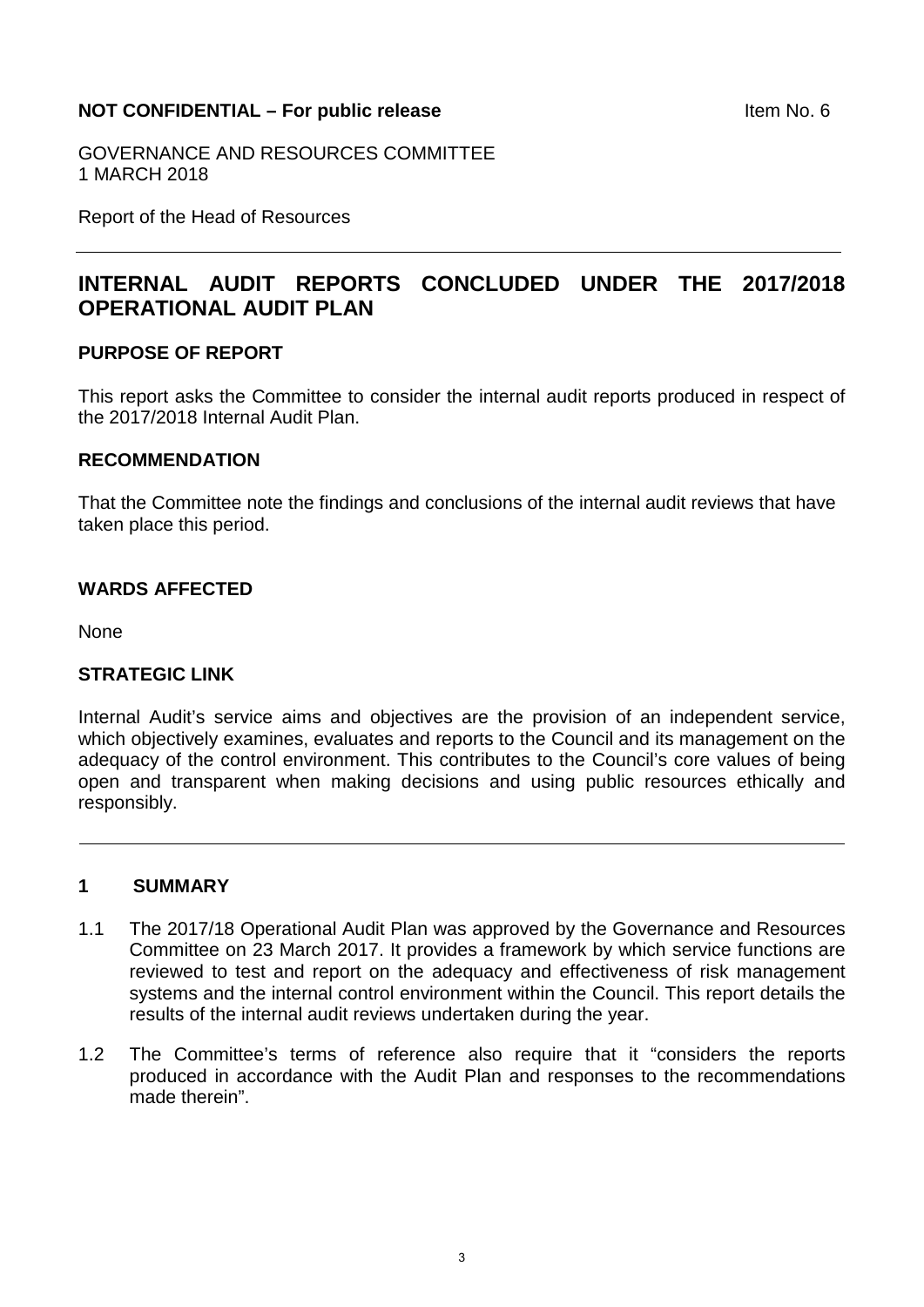## **2 REPORT**

- 2.1 Attached, as Appendix 1, is a summary of reports issued since this committee last considered a report for audits included in the 2017/18 Internal Audit Plan.
- 2.2 Reports are issued as Drafts with five working days being allowed for the submission of any factual changes, after which time the report is designated as a Final Report. Fifteen working days are allowed for the return of the Implementation Plan.
- 2.3 The Appendix shows for each report a summary of the level of assurance that can be given in respect of the audit area examined and the number of recommendations made / agreed where a full response has been received.
- 2.4 The assurance provided column in Appendix 1 gives an overall assessment of the assurance that can be given in terms of the controls in place and the system's ability to meet its objectives and manage risk in accordance with the following classifications:

| <b>Assurance Level</b>                 | <b>Definition</b>                                                                                                                                                                                                          |
|----------------------------------------|----------------------------------------------------------------------------------------------------------------------------------------------------------------------------------------------------------------------------|
| <b>Substantial</b><br><b>Assurance</b> | There is a sound system of controls in place, designed to<br>achieve the system objectives. Controls are being consistently<br>applied and risks well managed.                                                             |
| <b>Reasonable</b><br><b>Assurance</b>  | The majority of controls are in place and operating effectively,<br>although some control improvements are required. The system<br>should achieve its objectives. Risks are generally well<br>managed.                     |
| <b>Limited Assurance</b>               | Certain important controls are either not in place or not<br>operating effectively. There is a risk that the system may not<br>achieve its objectives. Some key risks were not well managed.                               |
| <b>Inadequate</b><br><b>Assurance</b>  | There are fundamental control weaknesses, leaving the<br>system/service open to material errors or abuse and exposes<br>the Council to significant risk. There is little assurance of<br>achieving the desired objectives. |

2.5 Four reports have been issued, all 4 with a conclusion of "substantial Assurance". One low priority and one high priority recommendations have been made and accepted.

## **3 RISK ASSESSMENT**

3.1 Legal

There are no legal considerations arising from the report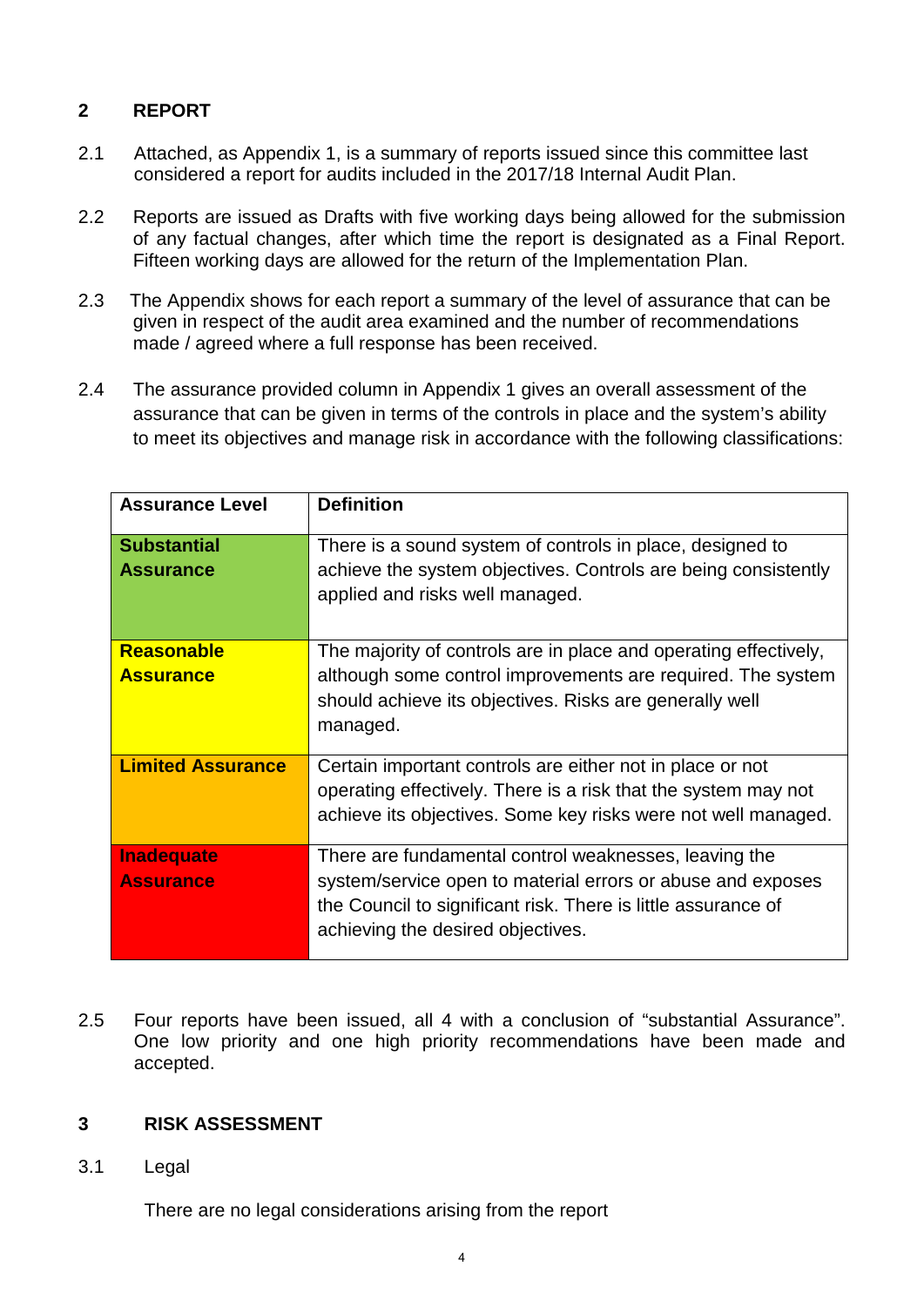#### 3.2 Financial

There are no financial considerations arising from the report.

#### 3.3 Corporate Risk

There are no corporate risks to consider

#### **4 OTHER CONSIDERATIONS**

In preparing this report, the relevance of the following factors has also been considered: prevention of crime and disorder, equalities, environmental, climate change, health, human rights, personnel and property.

#### **5 CONTACT INFORMATION**

Karen Henriksen, Head of Resources Telephone: 01629 761284; Email: [karen.henriksen@derbyshiredales.gov.uk](mailto:karen.henriksen@derbyshiredales.gov.uk)

Sandra Lamb, Head of Corporate Services Telephone: 01629 761281; Email: [sandra.lamb@derbyshiredales.gov.uk](mailto:sandra.lamb@derbyshiredales.gov.uk)

Jenny Williams, Internal Audit Consortium Manager Telephone: 01246 345468; Email: [Jenny.williams@chesterield.gov.uk](mailto:Jenny.williams@chesterield.gov.uk)

#### **6 BACKGROUND PAPERS**

None

#### **7 ATTACHMENTS**

Appendix 1 - Summary of Internal Audit Reports Issued October 2017 – January 2018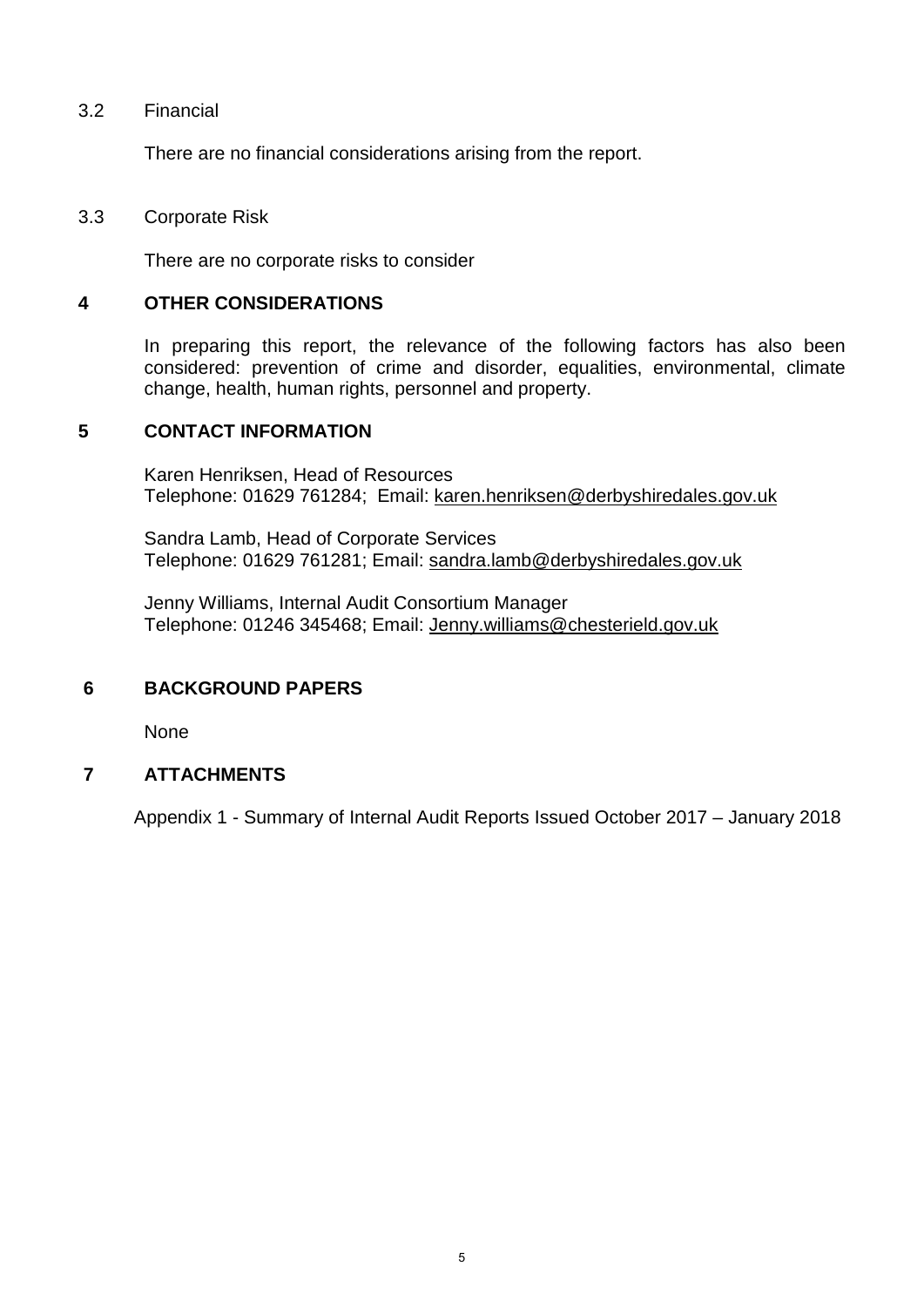# **DERBYSHIRE DALES DISTRICT COUNCIL**

### **Internal Audit Consortium - Report to Governance and Resources Committee**

## **Summary of Internal Audit Reports Issued October 17 – January 18**

| Report<br>Ref | <b>Report Title</b>       | Scope and Objectives                                                                                                                   | <b>Overall Opinion</b> | Date                    |                 | <b>Number</b><br>0f<br>Recommendations |                |  |
|---------------|---------------------------|----------------------------------------------------------------------------------------------------------------------------------------|------------------------|-------------------------|-----------------|----------------------------------------|----------------|--|
|               |                           |                                                                                                                                        |                        | Report<br><b>Issued</b> | Response<br>Due | Made                                   | Accepted       |  |
| D007          | <b>Housing Benefits</b>   | To ensure that benefits are<br>paid<br>promptly<br>and<br>accurately                                                                   | Substantial            | 31/10/17                | 21/11/17        | $\Omega$                               | $\Omega$       |  |
| D008          | <b>Council Tax</b>        | To ensure that bills are<br>raised<br>promptly<br>and<br>accurately and that there<br>collection<br>good<br>are<br>procedures in place | Substantial            | 6/12/17                 | 4/01/18         | 1 <sub>L</sub>                         | $\mathbf{1}$   |  |
| D009          | Cash and Bank             | To review the adequacy of<br>the controls and systems<br>in place in respect of the<br>cash and bank system.                           | Substantial            | 3/01/18                 | 24/01/18        | $\overline{0}$                         | $\overline{0}$ |  |
| D010          | <b>Non Domestic Rates</b> | To ensure that bills are<br>raised<br>promptly<br>and<br>accurately and that there<br>debt<br>collection<br>are<br>procedures in place | Substantial            | 24/01/2018              | 14/02/2018      | 1H                                     | $\mathbf{1}$   |  |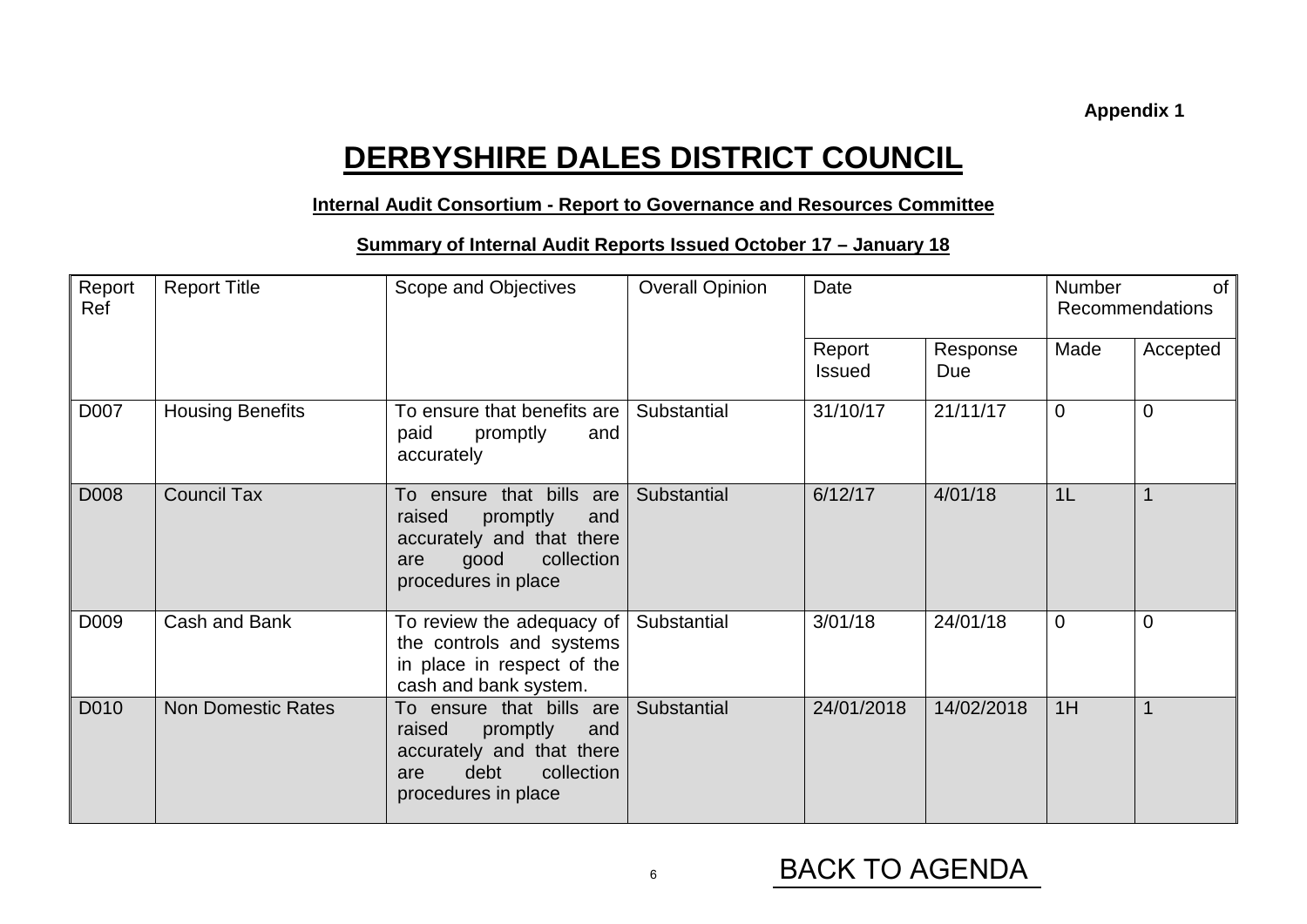### <span id="page-6-0"></span>**NOT CONFIDENTIAL – For public release and a set of the SNOT CONFIDENTIAL – For public release**

GOVERNANCE AND RESOURCES COMMITTEE 1 MARCH 2018

Report of the Head of Resources

## **INTERNAL AUDIT OPERATIONAL PLAN 2018/19**

#### **PURPOSE OF REPORT**

This report asks the Committee to agree the Internal Audit Operational Plan 2018/19 which outlines the assignments and estimated resources needed during the year.

#### **RECOMMENDATIONS**

That the internal audit plan for 2018/19 be agreed.

#### **WARDS AFFECTED**

None

#### **STRATEGIC LINK**

The Audit Plan is linked to the Council's Performance Plan values by reviewing service functions and testing and reporting on service quality and governance provisions. This also fits in with the Council's aim to provide an excellent service.

#### **1 SUMMARY**

- 1.1 A key requirement of the Public Sector Internal Audit Standards is that a periodic risk based plan should be prepared that should be sufficiently flexible to reflect the changing risks and priorities of the organisation. The risk based plan should be fixed for a period of no longer than one year, should outline the assignments to be carried out, their respective priorities and the estimated resources needed.
- 1.2 A note explaining the role, purpose and some of the terminology used in the internal audit plan is attached at Appendix 1.
- 1.3 An annual report summarising the outcome of the 2017/18 internal audit plan will be presented to this Committee after the year-end.

#### **2 REPORT**

2.1 A summary of the internal audit plan for 2018/19 is shown below and the detailed plan is shown as Appendix 2.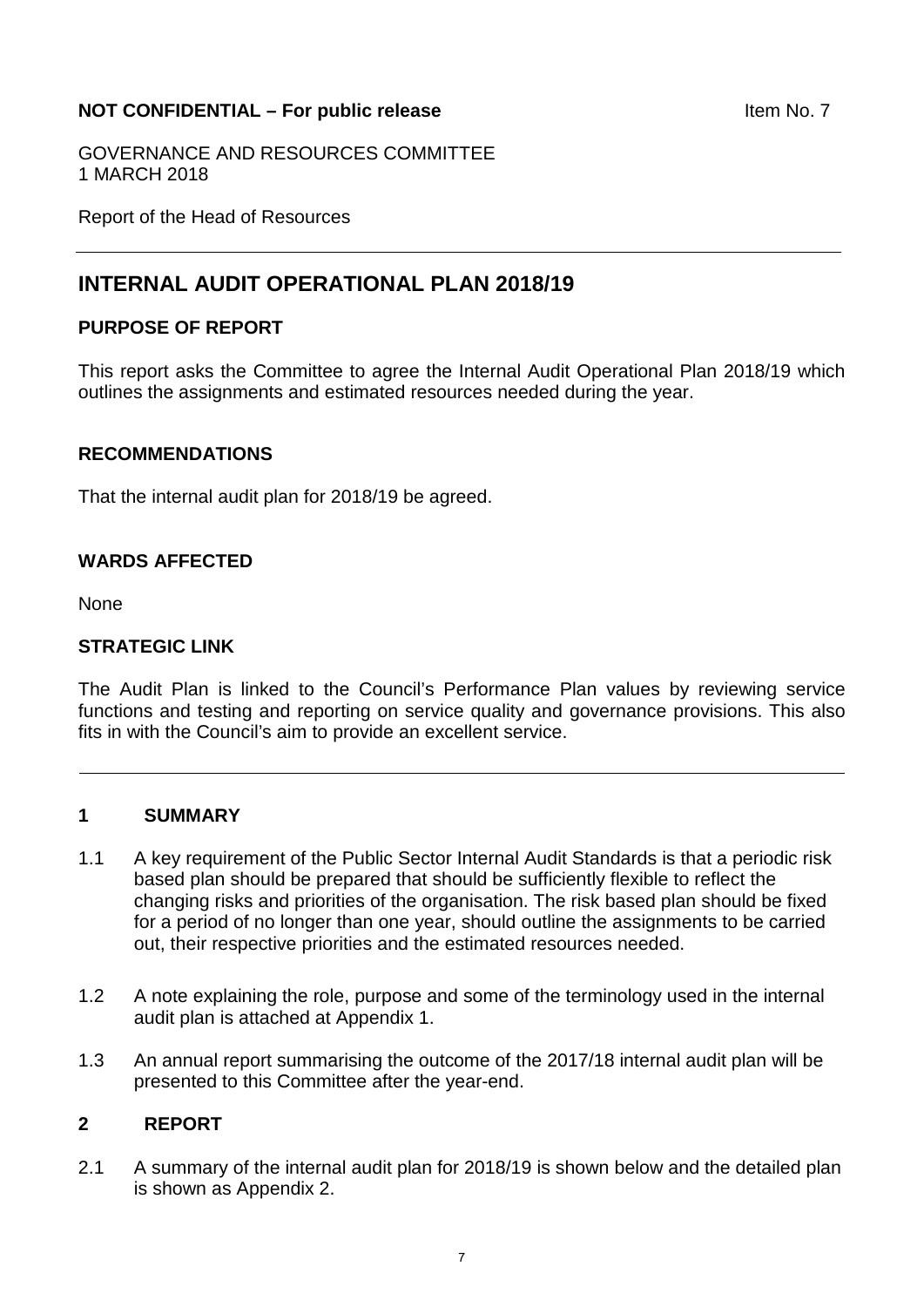## **Internal Audit Plan 2018/19**

| Summary                              | <b>Audit Days</b> |
|--------------------------------------|-------------------|
| <b>Main Financial Systems</b>        | 88                |
| <b>Other Operational Audits</b>      | 40                |
| Computer / IT Related                | $12 \overline{ }$ |
| Corporate / Cross Cutting            | 17                |
| Special Investigations & Contingency | 15                |
| Provision of financial advice        | 10                |
| <b>Management Service</b>            | 30                |
| <b>Grand Total</b>                   | 212               |

- 2.2 The plan has been prepared taking into account the following factors:-
	- The organisational objectives and priorities
	- Local and national issues and risks
	- The requirement to produce an annual internal audit opinion
	- The organisations assurance framework
	- The internal audit risk assessment exercise covering the financial control and other procedures subject to audit
	- The Council's Strategic Risk Register
	- The views of the Head of Resources
- 2.3 It is important to note that the audit plan is 212 productive days which is the time of a Senior Auditor at 4 days a week and the provision of a management service by the Internal Audit Consortium Manager. The number of audit days in the plan was reduced when the Apprentice left last year and prior to that when the Chief Internal Auditor retired. As a consequence, the frequency of audits has been reduced. High priority audits are still examined every year however medium priority audits have moved from a 2 year cycle to a 3 year cycle and low priority audits have moved from a 3 to a 5 year cycle. Forward planning has identified that even given this approach, in 2020/21 there will be considerably more days required then are available to achieve the plan at the current frequency levels. This issue is under discussion with the Head of Resources and the Corporate Leadership Team.
- 2.4 A copy of the audit plan is provided to the Council's External Auditor to assist in coordination of work programmes.
- 2.5 A copy of the three year audit plan covering the period 2017/18 2019/20 is attached for information as Appendix 2. The plan for 2019/20 is indicative only and could well change in order to meet the priorities of the Council.

#### **3 RISK ASSESSMENT**

3.1 Legal

There are no legal considerations arising from the report.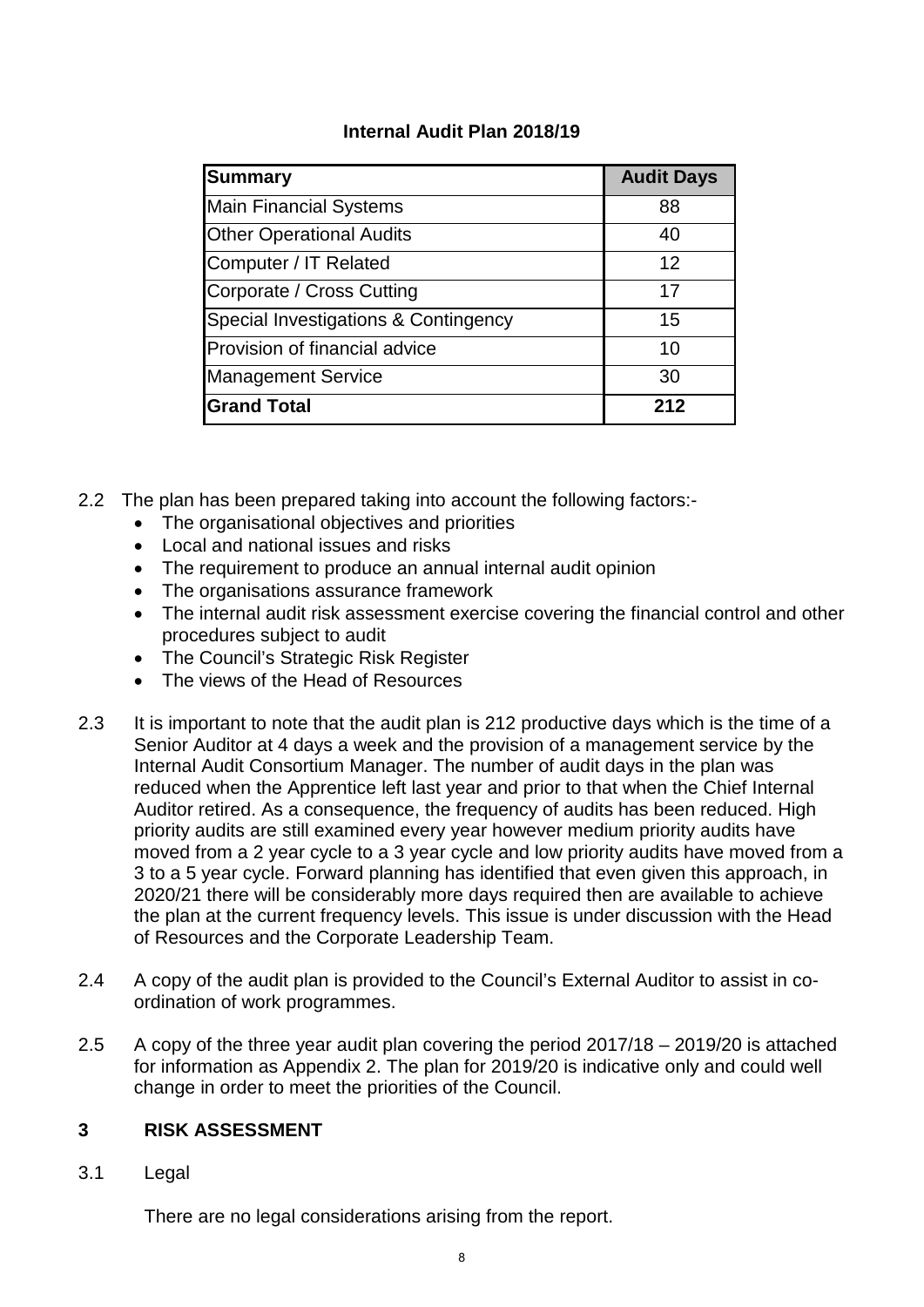#### 3.2 Financial

There are no financial considerations arising from the report. No formula exists that can be applied to determine internal audit coverage needs. However, as a guide, the minimum level of coverage is that required to give an annual evidence-based opinion. It is believed that the level of coverage provided by the proposed 2017/18 internal audit plan will be sufficient upon which to base an opinion.

#### 3.3 Corporate Risk

There are no corporate risks to consider

#### **4 OTHER CONSIDERATIONS**

In preparing this report, the relevance of the following factors has also been considered: prevention of crime and disorder, equalities, environmental, climate change, health, human rights, personnel and property.

#### **5 CONTACT INFORMATION**

 Karen Henriksen, Head of Resources Telephone: 01629 761284; Email: [karen.henriksen@derbyshiredales.gov.uk](mailto:karen.henriksen@derbyshiredales.gov.uk)

 Sandra Lamb, Head of Corporate Services Telephone: 01629 761281; Email: [sandra.lamb@derbyshiredales.gov.uk](mailto:sandra.lamb@derbyshiredales.gov.uk)

Jenny Williams, Internal Audit Consortium Manager Telephone: 01246 345468; Email: [Jenny.williams@chesterield.gov.uk](mailto:Jenny.williams@chesterield.gov.uk)

#### **6 BACKGROUND PAPERS**

None

#### **7 ATTACHMENTS**

 Appendix 1 Internal Audit Plan – Background Note Appendix 2 Draft Internal Audit Plan 2018/19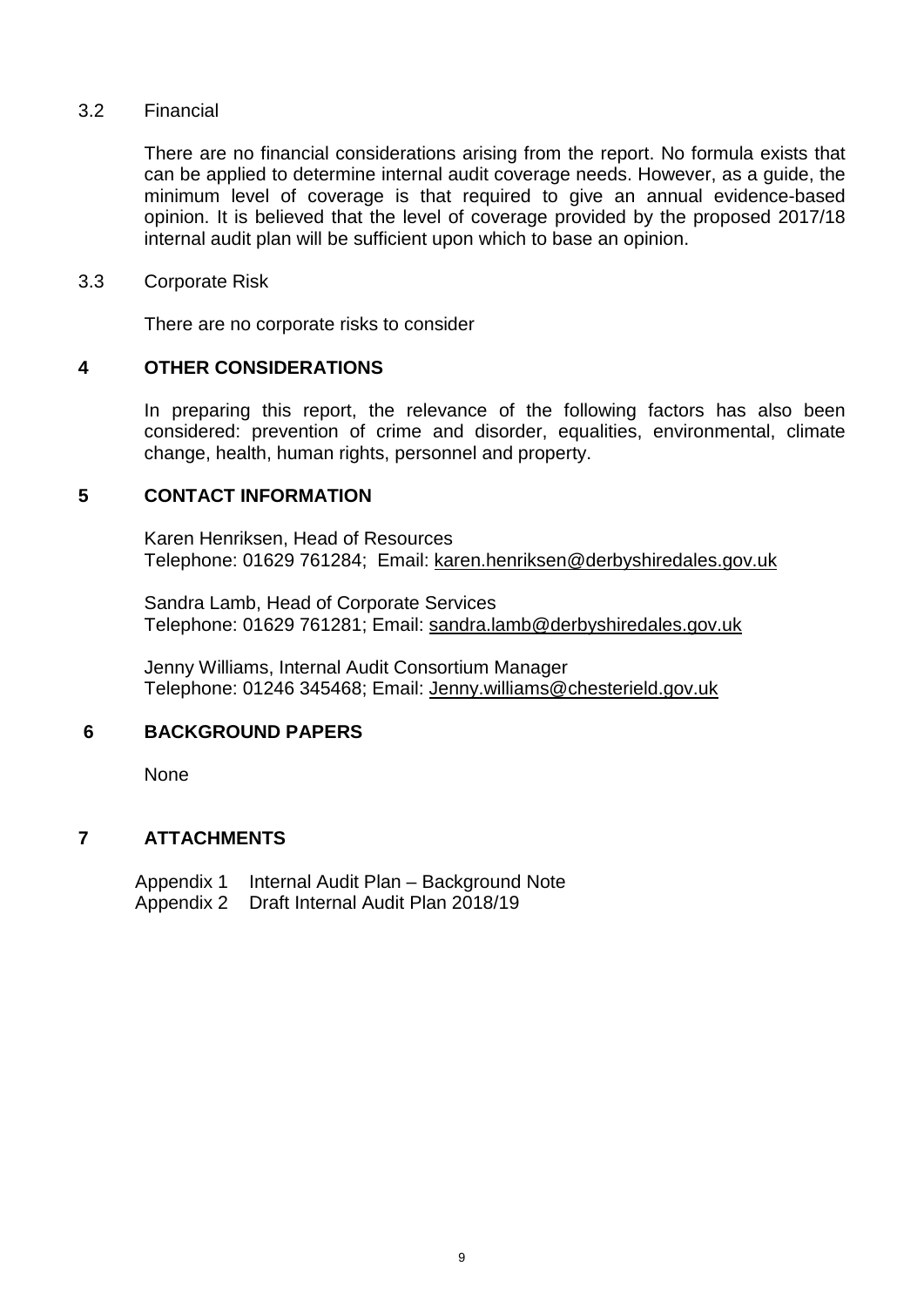### **INTERNAL AUDIT PLAN**

## **BACKGROUND NOTE**

#### 1. **Definition of Internal Audit**

Internal Audit is defined in the Public Sector Internal Audit Standards as:

 '… an independent, objective assurance and consulting activity designed to add value and improve an organisation's operations. It helps an organisation accomplish its objectives by bringing a systematic, disciplined approach to evaluate and improve the effectiveness of risk management, control and governance processes".

#### 2. **The Purpose of Internal Audit**

 Internal audit is not a substitute for management. It is the purpose of internal audit to assist and support management by appraising the arrangements and procedures established.

 There is also a statutory requirement for internal audit in local government contained in the Accounts and Audit Regulations 2015. These regulations require the authority to undertake an effective internal audit to evaluate the effectiveness of its risk management, control and governance processes, taking in to account public sector internal auditing standards and guidance.

#### 3. **The Difference Between Internal Audit and External Audit**

External audit is completely independent of the authority. The Council's external Auditors are currently KPMG. Much of the external auditors' work is determined by statutory responsibilities. Internal audit's terms of reference are determined and approved by management.

However, there is nevertheless considerable scope for co-operation to avoid duplication of work and to make maximum use of audit resources.

#### 4. **The Scope of Internal Audit Work**

One of the essential elements for effective internal auditing is that the internal auditor should adequately plan, control and record their work.

To determine priorities and to assist in the direction and control of audit work the internal auditor will prepare a plan based on a risk assessment.

The audit plan includes the following sections: -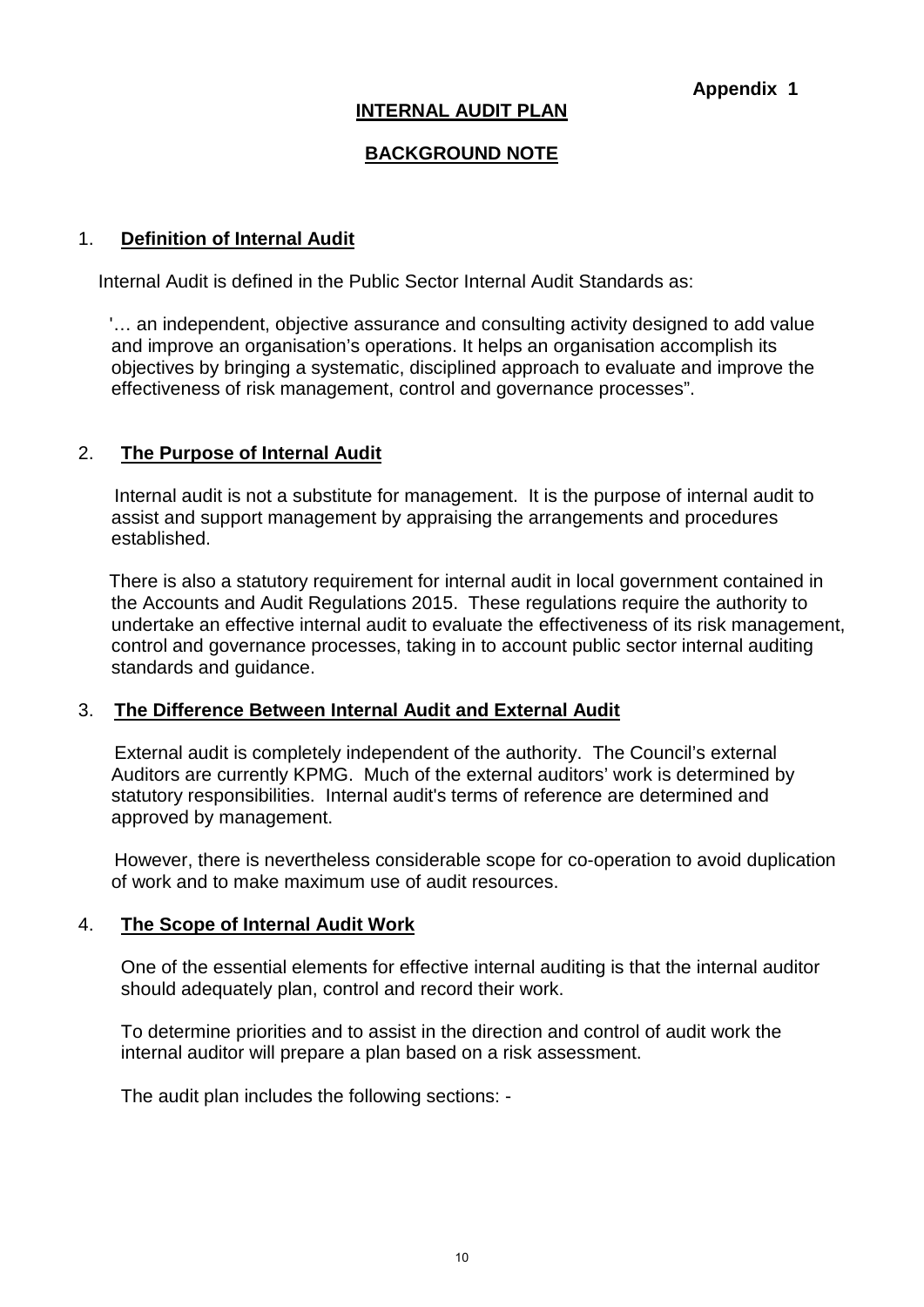## • **Main Financial Systems**

This covers the fundamental accounting and income collection systems of the authority such as payroll, creditor payments, council tax etc. Most of these systems are reviewed on an annual basis due to their importance.

#### • **Other Operational Audits**

Audits to be undertaken in Services include areas such as cemeteries and Section 106/ CIL monies.

## • **IT Related**

Topics in this area of the plan include a review of disaster recovery arrangements.

## • **Fraud and Corruption**

Fraud and corruption is considered in every area of the audit plan, a significant number of audits include an anti-fraud element e.g. income audits.

## • **Cross Cutting Issues**

This area of the plan includes audit subjects that cover all Services or are corporate issues examples include, corporate targets and risk management.

## 5. **Delivering the Internal Audit Service**

A three year strategic audit plan is compiled based on an internal audit risk assessment of auditable areas. This risk assessment takes into account the following factors:

- Materiality the amount of funds passing through the system
- Control Environment / vulnerability assessed level of control based on previous audit findings
- previous audit in any of the system in relation to customer service
- Management concerns any specific issues relating to the operation of the system e.g. identified from the Council's Risk Register

Using a scoring system, audits are then categorised as High, Medium or Low risk. This ranking is then used to compile the annual audit plan.

The areas of audit work set out in the agreed plan are split into individual audit assignments.

An audit assignment can involve:

- $\triangleright$  preparation of system notes and a review/analysis of system controls;
- $\triangleright$  extraction of background information;
- $\triangleright$  extraction and testing of sample transactions and controls:
- $\triangleright$  notes of interviews and meetings.

All work undertaken is recorded on detailed working papers. To ensure that all areas have been covered and appropriate conclusions reached, all working papers are independently reviewed.

A report on the findings and recommendations arising from the audit is sent to the appropriate Head of Service and to the Head of Resources (as Client Officer) at the conclusion of the audit. A response to the recommendations is requested within a set time.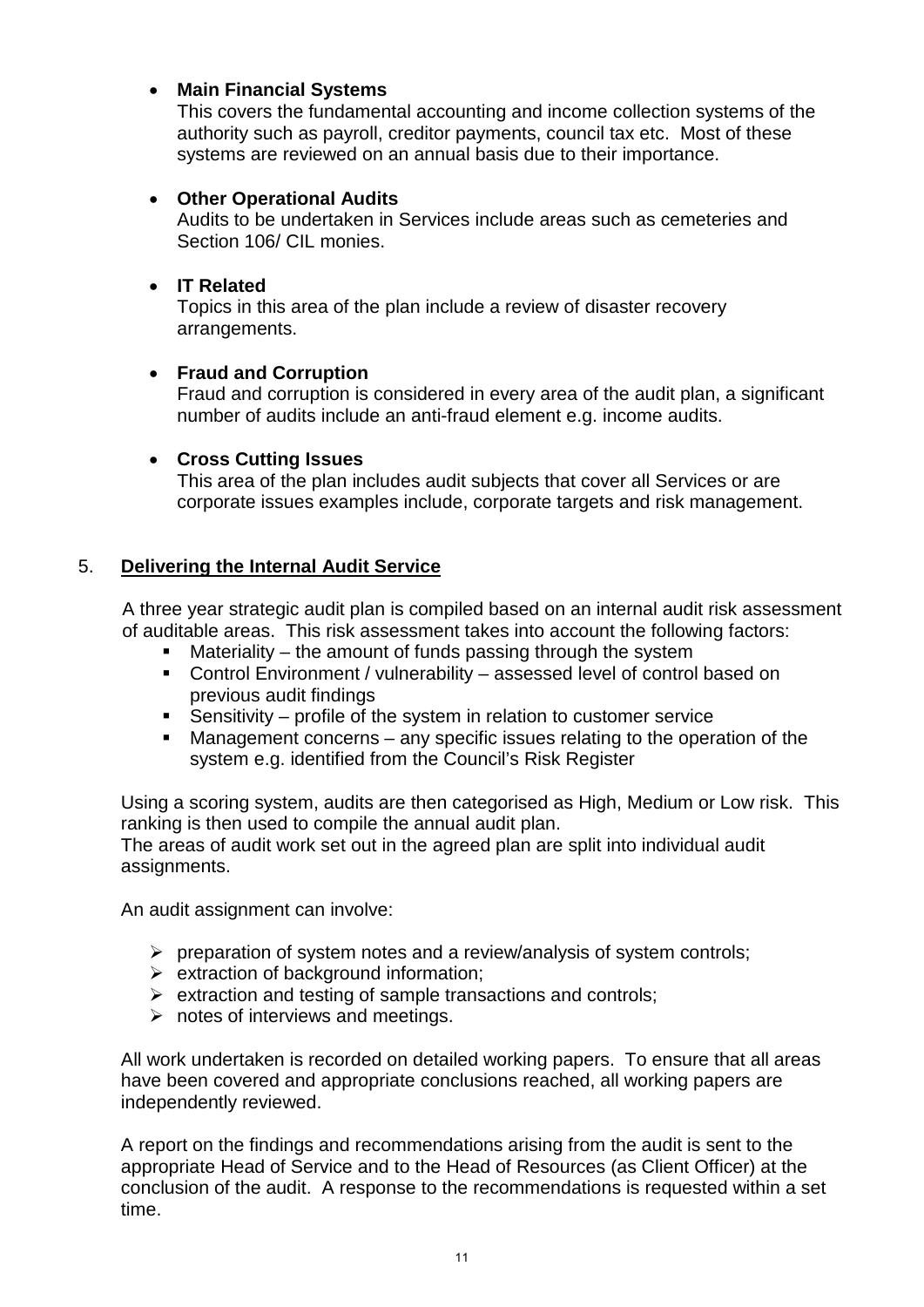A summary of internal audit reports issued is reported periodically to the Governance and Resources Committee and an Annual Report is submitted after the end of the year detailing the outcome of the audits completed.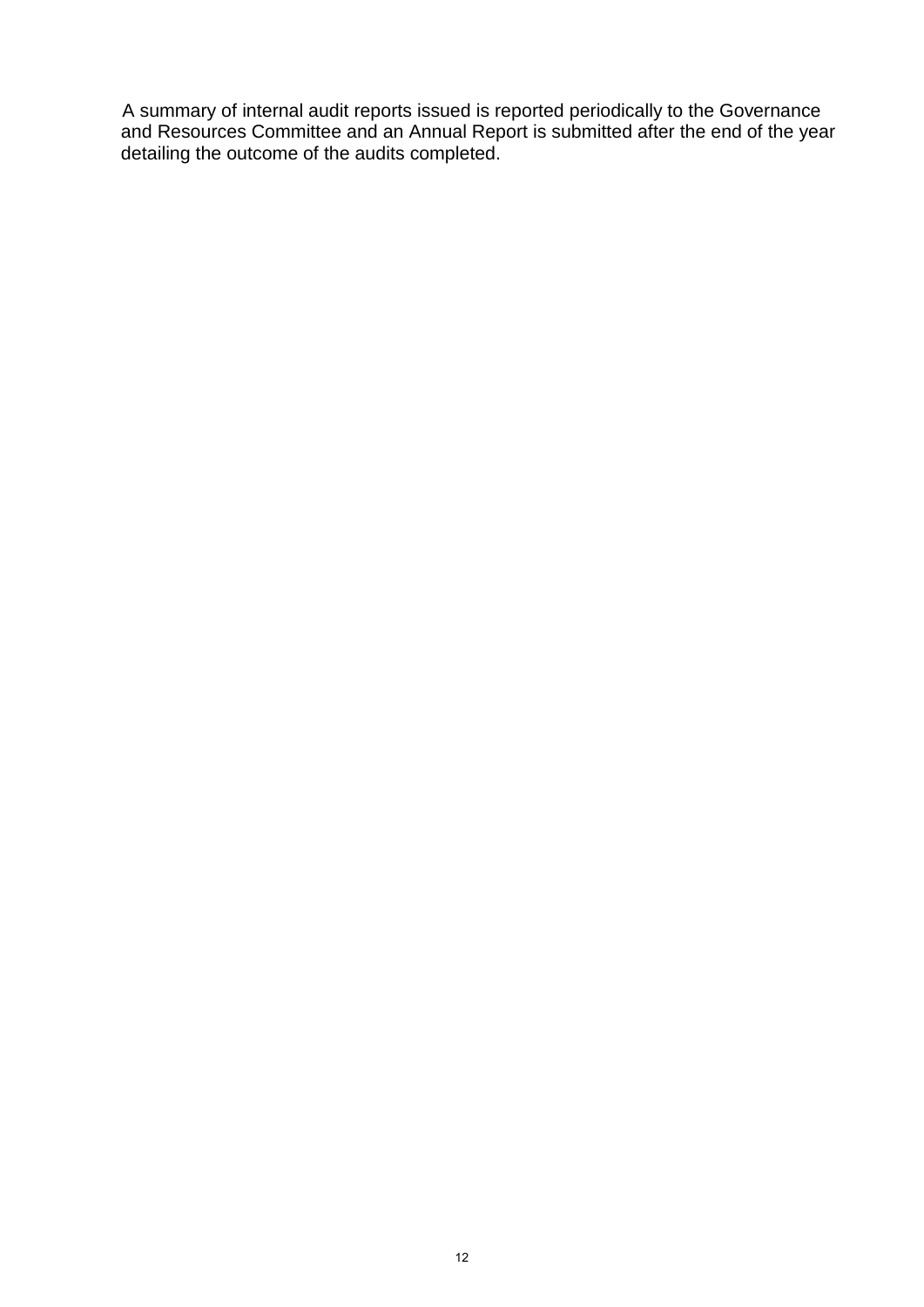|                          | DERBYSHIRE DALES DISTRICT COUNCIL   |                            |         |                   |             |                                                                    |  |  |
|--------------------------|-------------------------------------|----------------------------|---------|-------------------|-------------|--------------------------------------------------------------------|--|--|
|                          |                                     |                            |         | <b>Audit Days</b> |             | <b>Risk Factor</b>                                                 |  |  |
|                          | <b>Main Financial Systems</b>       | H, M, L<br><b>Priority</b> | 2017/18 | 2018/19           | 2019/20     |                                                                    |  |  |
|                          |                                     |                            |         |                   |             | Unable to produce an<br>accurate set of                            |  |  |
|                          | <b>Main Accounting System</b>       | M                          | 6       | $\mathbf 0$       | 6           | accounts / reputational<br>risks                                   |  |  |
|                          |                                     |                            |         |                   |             | Lack of control over                                               |  |  |
| <b>Budgetary Control</b> |                                     | M                          | 4       | $\mathbf 0$       | 4           | budgets,<br>overspending(Strategic<br>Risk 1)                      |  |  |
| Payroll                  |                                     | H                          | 15      | 13                | 18          | Inaccurate or<br>fraudulent payments,<br>ghost employees           |  |  |
| <b>Creditor Payments</b> |                                     | H                          | 10      | 10                | 8           | Incorrect/fraudulent<br>payments (Strategic<br>Risk R6)            |  |  |
|                          |                                     |                            |         |                   |             | Loss of income<br>(Strategic Risk 6)                               |  |  |
| <b>Debtors</b>           |                                     | H                          | 10      | 13                | 10          |                                                                    |  |  |
|                          | <b>Treasury Management</b>          | H                          | 6       | 6                 | 0           | Misappropriation of<br>funds/ poor investment<br>decisions         |  |  |
|                          | Cash and Banking/petty cash/post    |                            |         |                   |             | Loss of income theft                                               |  |  |
| opening/bank rec         |                                     | M                          | 6       | 6                 | $\mathbf 0$ | Loss of income /                                                   |  |  |
| <b>Council Tax</b>       |                                     | H                          | 15      | 10                | 10          | Fraud(Strategic Risk 6)                                            |  |  |
|                          | <b>Non Domestic Rates</b>           | H                          | 10      | 15                | 10          | Loss of income /<br>Fraud(Strategic Risk 6)                        |  |  |
|                          | Housing / Council Tax Benefit       | H                          | 15      | 15                | 15          | Reputational damage /<br>fraudulent<br>claims(Strategic Risk<br>6) |  |  |
|                          | <b>Total Main Financial Systems</b> |                            | 97      | 88                | 81          |                                                                    |  |  |
|                          |                                     |                            |         |                   |             |                                                                    |  |  |
|                          | <b>Other Operational Audits</b>     | H, M, L<br><b>Priority</b> | 2017/18 | 2018/19           | 2019/20     | <b>Risk Factor</b>                                                 |  |  |
|                          | <b>Asset Management</b>             | M                          |         |                   | 8           | Poor value for money<br>from assets, assets not<br>fit for purpose |  |  |
|                          | <b>Bakewell Leisure Centre</b>      | M                          | 8       |                   |             | Loss of income                                                     |  |  |
| Car Parks Income         |                                     | H                          |         | 4                 |             | Loss of income, poor<br>contract management<br>(SR6)               |  |  |
| <b>Cemeteries</b>        |                                     | L                          |         | 8                 |             | <b>Reputational Damage</b>                                         |  |  |
|                          | <b>Choice Based Lettings</b>        | M                          |         |                   | 8           | Reputational Damage /<br>fraud                                     |  |  |
|                          | E.Health- Miscellaneous Income      | L                          | 8       |                   |             | Loss of income / theft                                             |  |  |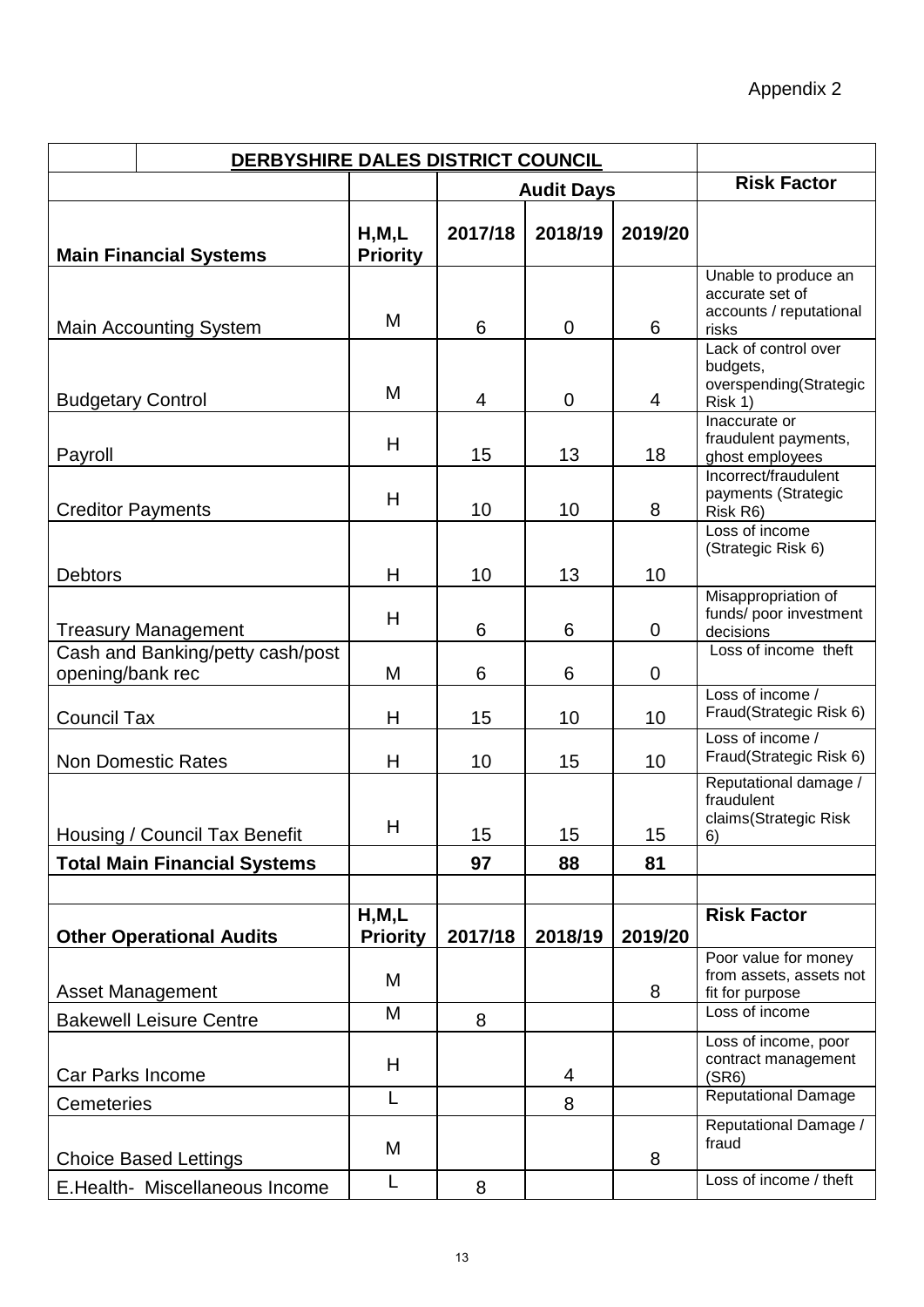| <b>Other Operational Audits</b>          | H, M, L<br><b>Priority</b> | 2017/18        | 2018/19        | 2019/21        | <b>Risk Factor</b>                                               |
|------------------------------------------|----------------------------|----------------|----------------|----------------|------------------------------------------------------------------|
| Homelessness/Housing Strategy            | M                          | 4              |                |                | Reputational damage                                              |
| <b>Illuminations</b>                     | H                          | $\overline{2}$ | $\overline{2}$ | $\overline{2}$ | Loss of income / fraud                                           |
| Insurance                                | M                          |                | 8              |                | Inappropriate cover /<br>fraud                                   |
|                                          |                            |                |                |                | Poor contract<br>management                                      |
| Leisure Contract Management              | H                          |                | 6              | $\overline{7}$ | arrangements<br>(Strategic Risk 6)                               |
| <b>Public Conveniences</b>               | L                          |                | $\overline{2}$ |                | Loss of income / theft                                           |
| Members Expenses/civic account           | L                          |                |                | 6              | Incorrect payments /<br>fraudulent claims                        |
| Section 106/CIL                          | M                          |                | 10             |                | Loss of<br>income/reputational<br>damage/fraud                   |
| <b>Taxi Licences/Other Licences</b>      | M                          | 8              |                |                | Loss of income /<br>Safeguarding issues<br>(SR8)                 |
| Transport/Plant/Vehicles/Fuel            | M                          | 9              |                |                | Poor fleet<br>management, theft                                  |
| <b>VAT</b>                               | M                          |                |                | 6              | <b>Financial errors</b>                                          |
| <b>Total Other Operational Audits</b>    |                            | 39             | 40             | 37             |                                                                  |
|                                          |                            |                |                |                |                                                                  |
| <b>Corporate/Cross Cutting</b>           | H, M, L<br><b>Priority</b> | 2017/18        | 2018/19        | 2019/20        | <b>Risk Factor</b>                                               |
| <b>Corporate Targets</b>                 | M                          |                |                | 4              | Poor Governance,<br>decisions could be<br>made on incorrect data |
| Follow up Previous                       |                            |                |                |                |                                                                  |
| Recommendations                          | H                          | 5              | 5              | 5              | Weaknesses continue<br>Reputational Issues/                      |
| <b>Health and Safety</b>                 | M                          |                |                | 10             | injury or death,<br>financial cost (SR7)                         |
| Procurement                              | M                          |                | 8              | 10             | Poor value for money,<br>Fraud (SR4)                             |
| <b>Risk Management</b>                   | M                          |                | $\overline{4}$ |                | No identification or<br>mitigation of risks                      |
| <b>Total Corporate/Cross Cutting</b>     |                            | 5              | 17             | 29             |                                                                  |
|                                          |                            |                |                |                |                                                                  |
| <b>IT Systems</b>                        | H, M, L<br><b>Priority</b> | 2017/18        | 2018/19        | 2019/20        | <b>Risk Factor</b>                                               |
| <b>Disaster Recovery</b>                 | M                          |                | 8              |                | Failure of key systems/<br>reputational damage<br>(SR3)          |
| <b>System Security</b>                   | H                          | 10             |                |                | Confidential data not<br>secure (SR3)                            |
| <b>Cyber Security / Network Security</b> | H                          |                | 4              | 8              | Failure of key systems/<br>reputational damage<br>(SR13)         |
| <b>Total IT Systems</b>                  |                            | 10             | 12             | 8              |                                                                  |
|                                          |                            |                |                |                |                                                                  |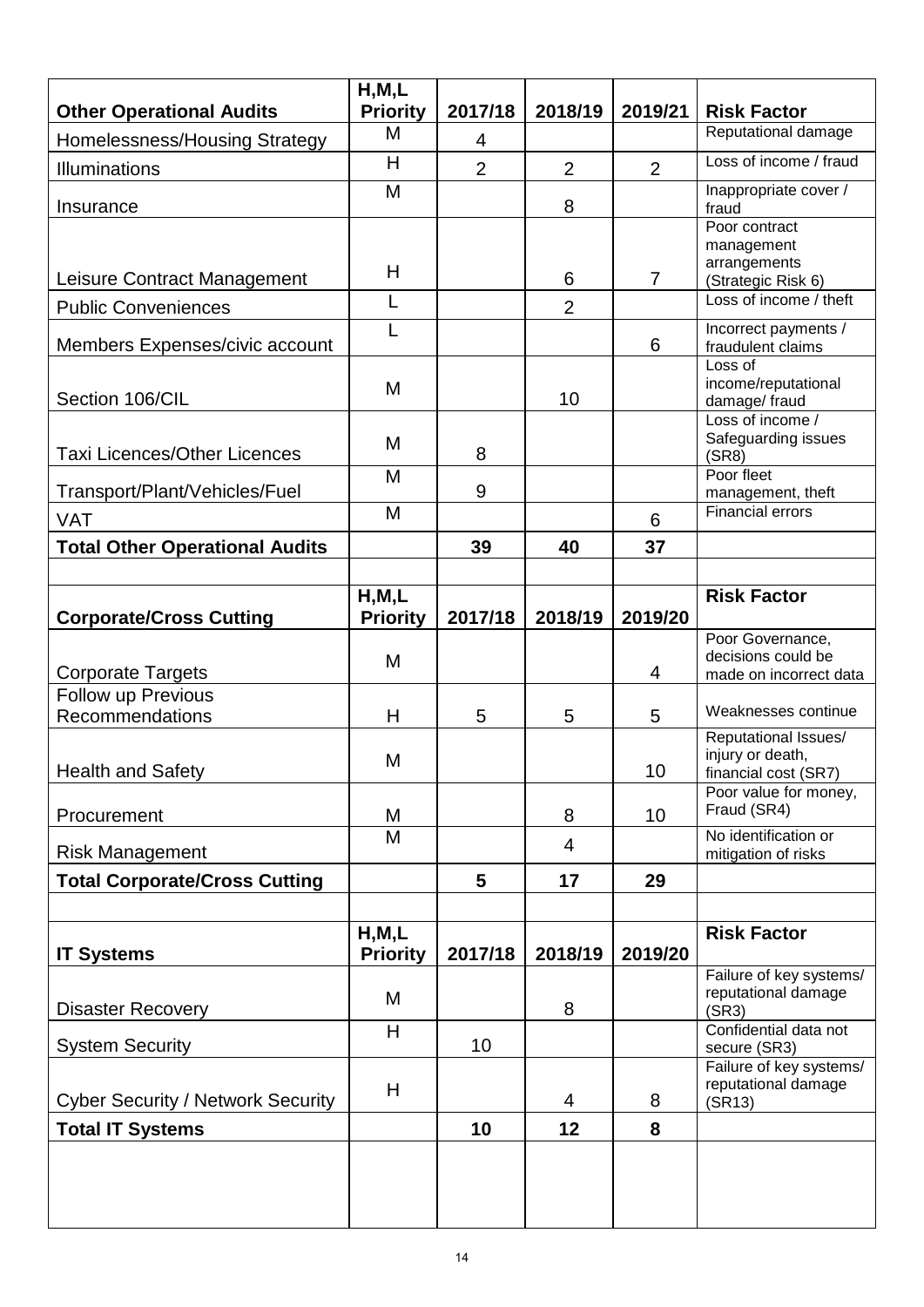|                                                          | H, M, L<br><b>Priority</b> | 2017/18        | 2018/19  | 2019/20        | <b>Risk Factor</b>                  |
|----------------------------------------------------------|----------------------------|----------------|----------|----------------|-------------------------------------|
| <b>Fraud and Corruption</b>                              |                            |                |          |                |                                     |
| <b>Gifts and Hospitality</b>                             | L                          |                |          | 2              | Bribery and corruption              |
| <b>National Fraud Initiative</b>                         | M                          | $\overline{2}$ |          |                | Fraud                               |
| <b>Total Fraud and Corruption</b>                        |                            | $\overline{2}$ | $\bf{0}$ | $\overline{2}$ |                                     |
|                                                          |                            |                |          |                |                                     |
| <b>Non Audit Duties</b>                                  | H, M, L<br><b>Priority</b> | 2017/18        | 2018/19  | 2018/19        | <b>Risk Factor</b>                  |
| Elections - Postal Votes                                 | N/A                        | 4              | $\Omega$ | $\Omega$       |                                     |
| <b>Total Non-Audit Duties</b>                            |                            | 4              | $\bf{0}$ | $\bf{0}$       |                                     |
|                                                          |                            |                |          |                |                                     |
| <b>Other</b>                                             |                            |                |          |                |                                     |
| Contingency                                              | N/A                        | 10             | 15       | 15             |                                     |
| <b>Final Accounts</b>                                    | M                          | 5              | $\Omega$ | $\Omega$       | Incorrect payments/<br>fraud        |
| <b>Financial Advice/Working Groups</b>                   | H                          | 10             | 10       | 10             |                                     |
|                                                          |                            |                |          |                |                                     |
| <b>Total Other</b>                                       |                            | 25             | 25       | 25             |                                     |
| <b>Management Time (IA</b><br><b>Consortium Manager)</b> | N/A                        | 30             | 30       | 30             | Non Compliance with<br><b>PSIAS</b> |
|                                                          |                            |                |          |                |                                     |
| <b>Grand Total</b>                                       |                            | 212            | 212      | 212            |                                     |
|                                                          |                            |                |          |                |                                     |

[BACK TO AGENDA](#page-1-0)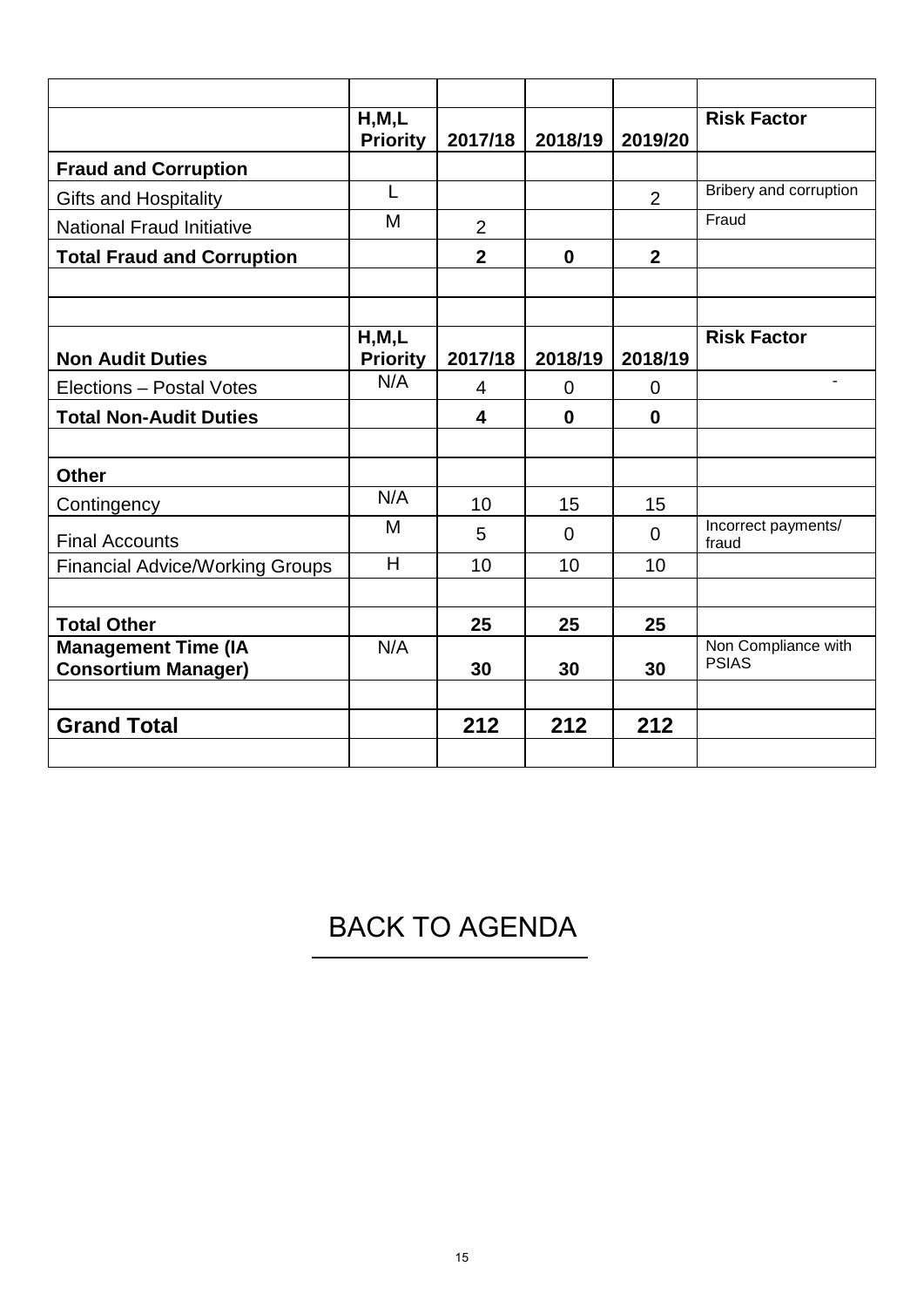### <span id="page-15-0"></span>**NOT CONFIDENTIAL – For public release and all of the set of the Item No. 8**

GOVERNANCE AND RESOURCES COMMITTEE 1 MARCH 2018

Report of the Head of Resources

## **DATA PROTECTION**

#### **PURPOSE OF REPORT**

This report provides an update of progress against the General Data Protection Regulation (GDPR) Action Plan and asks the Committee to approve a Data Protection Policy.

#### **RECOMMENDATIONS**

- 1. That progress against the General Data Protection Regulation (GDPR) Action Plan is noted.
- 2. That the Data Protection Policy is approved.
- 3. That delegated authority be given to the Head of Resources to make minor amendments to the Data Protection Policy.

#### **WARDS AFFECTED**

None

#### **STRATEGIC LINK**

Sound arrangements for information governance and data protection support the District Council's values to be open and transparent when making decisions and to use public resources ethically and responsibly.

### **1 BACKGROUND**

- 1.1 Members will be aware from previous reports to this Committee that the General Data Protection Regulation (GDPR) comes into force in May 2018. The GDPR gives the Information Commissioner's Office (ICO) the power to issue fines of up to €20m, or 4% of turnover, whichever is greater. This demonstrates that the importance of managing Data Protection risk appropriately has increased considerably.
- 1.2 Members have previously approved a GDPR Action Plan that is aimed at ensuring that the Council will be fully prepared for the introduction of GDPR in May 2018. As this is the last meeting of this Committee before the GDPR comes into force in May, it is considered appropriate to report on progress against the GDPR Action Plan.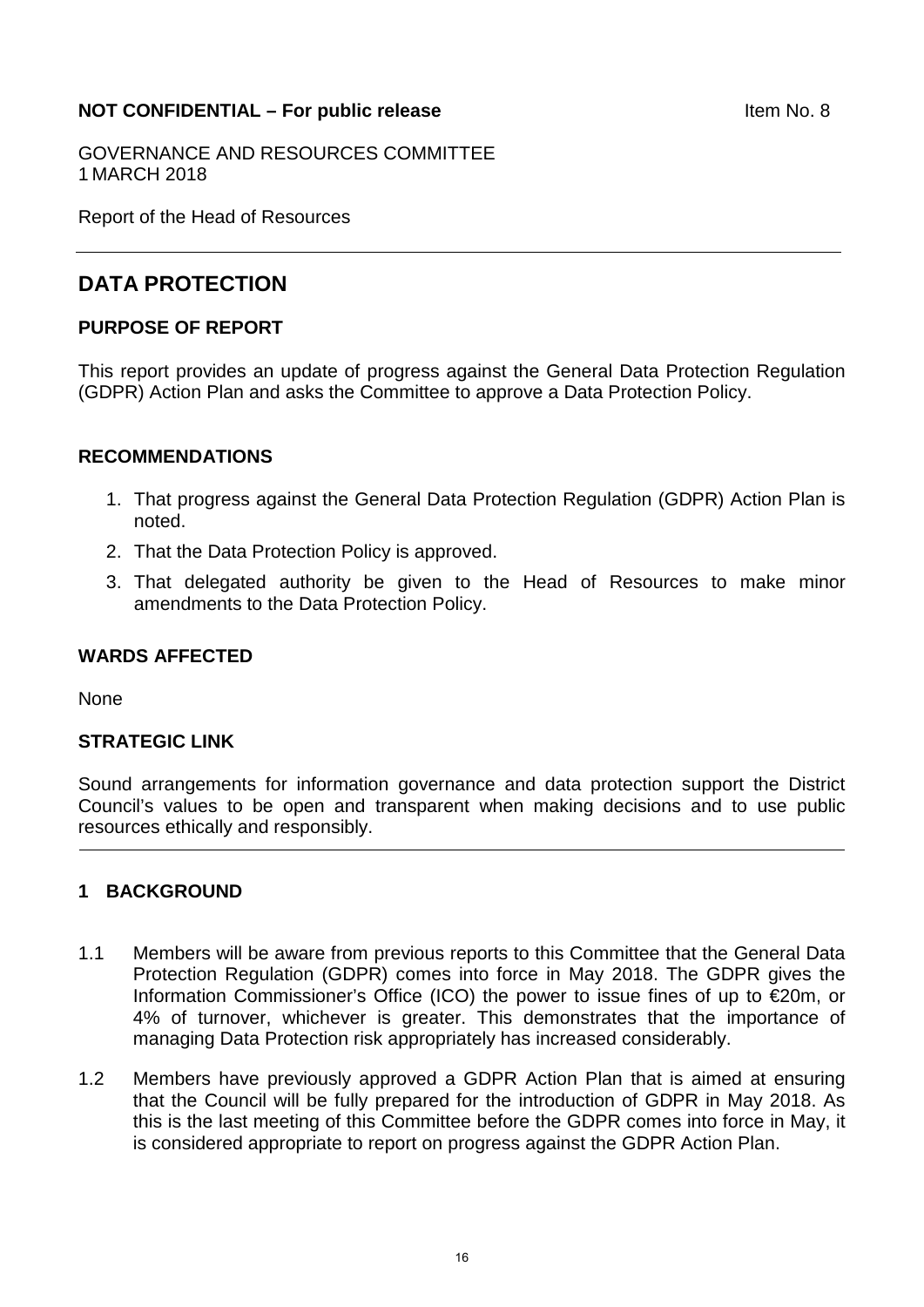## **2 REPORT**

## **2.1 Progress against GDPR Action Plan**

In January 2017, members approved the GDPR Action Plan. Good progress has been achieved in relation to ensuring improved compliance with current legislation and being fully prepared for the changes in May 2018. An updated Action Plan is shown in Appendix 1.

- 2.2 The GDPR Action Plan includes an action to produce a Data Protection Policy. A draft policy is set out in Appendix 2 for Members' consideration and approval. The policy has been produced to ensure compliance with the relevant legislation and to ensure customers gain appropriate access to data and information on request.
- 2.3 The Data Protection Policy is written as a mitigation tool should anybody complain or challenge the council. It will provide important evidence for the ICO should a breach occur. It uses the language from the Act and from ICO guidance so that definitions can be understood by third parties such as the ICO and organisations who process data on behalf of the Council.
- 2.4 The draft Policy has been reviewed by the Corporate Leadership Team and the Council's Information Governance Board.
- 2.5 The Data Protection Policy will need to be reviewed within a year as the Information Commissioner's Office starts to define the regulations. This is the best that can be produced based on what we know so far.
- 2.6 Given the pace of change in the GDPR and guidance as the May deadline draws closer, it is recommended that delegated powers be given to the Head of Resources to make minor amendments to the Data Protection Policy.

#### **3 RISK ASSESSMENT**

3.1 Legal

Currently, all organisations in the UK that collect, process or store personal information must comply with the Data Protection Act 1998 (DPA), or face fines of up to £500,000 in the event of a data breach.

The Data Protection Act 1998 will soon be replaced by the Data Protection Act 2018, which will bring the provisions of the [EU General Data Protection Regulation \(GDPR\)](https://www.itgovernance.co.uk/data-protection-dpa-and-eu-data-protection-regulation) into UK Law, The GDPR prescribes considerably greater penalties – up to 4% of annual global turnover or €20 million. All organisations that process EU residents' data must comply with the GDPR by 25 May 2018.

The legal risk is therefore currently high with the measure outlined in the report aimed at mitigating that risk to low/medium.

#### 3.2 Financial

The current revenue budget includes provision for the salary and oncosts of an Information Governance Officer, on an ongoing basis. The budget also includes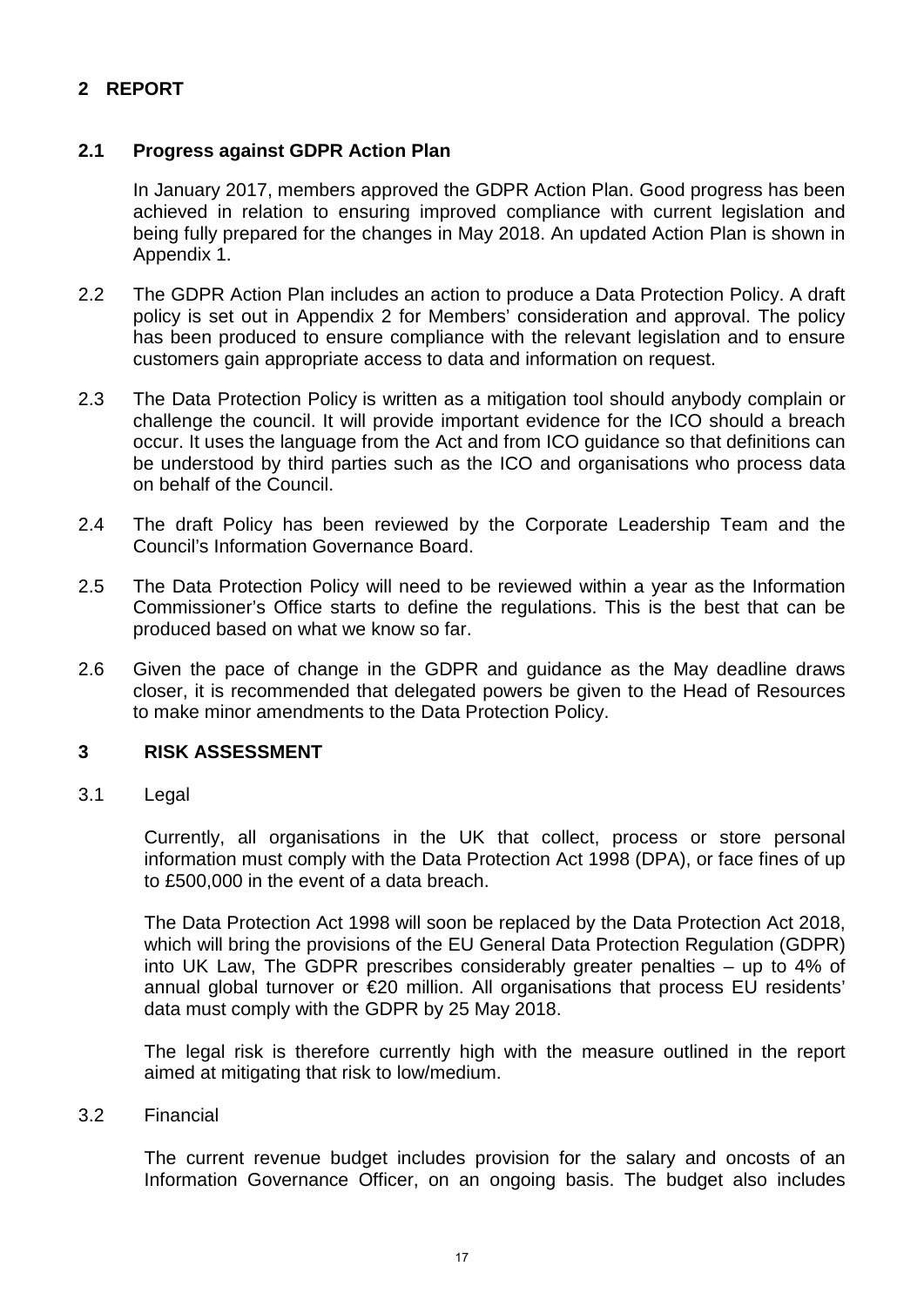£50,000 for the cost of an interim resource to manage the implementation of the GDPR Action Plan.

Failure to comply with the Data Protection Act can result in significant fines and/or enforcement action.

The financial risk of implementing the recommendations of this report is assessed as "low".

3.3 Corporate Risk

The Council holds significant amounts of information / data, some of which is classed as personal information. The Council has a responsibility to adopt arrangements that protect personal information while at the same time it faces intense pressure to deliver unprecedented funding cuts, organisational change and innovation in service delivery while meeting public demands for greater transparency in decision-making and performance.

With the Council's aspiration to become paperless, along with mobile and home working arrangements, there is an increased risk that data is shared inappropriately with the wrong individuals/bodies/committees etc. and that information is not appropriately safeguarded. Effective arrangements for data protection will ensure that the Council does not risk financial or reputation damage arising from data protection security breaches

#### **4 OTHER CONSIDERATIONS**

In preparing this report, the relevance of the following factors has also been considered: prevention of crime and disorder, equalities, environmental, climate change, health, human rights, personnel and property.

#### **5 CONTACT INFORMATION**

Karen Henriksen, Head of Resources

Telephone: 01629 761284; Email: [karen.henriksen@derbyshiredales.gov.uk](mailto:karen.henriksen@derbyshiredales.gov.uk)

#### **6 BACKGROUND PAPERS**

None

#### **7 ATTACHMENTS**

Appendix 1 - General Data Protection Regulation (GDPR) Action Plan

Appendix 2 – Data Protection Policy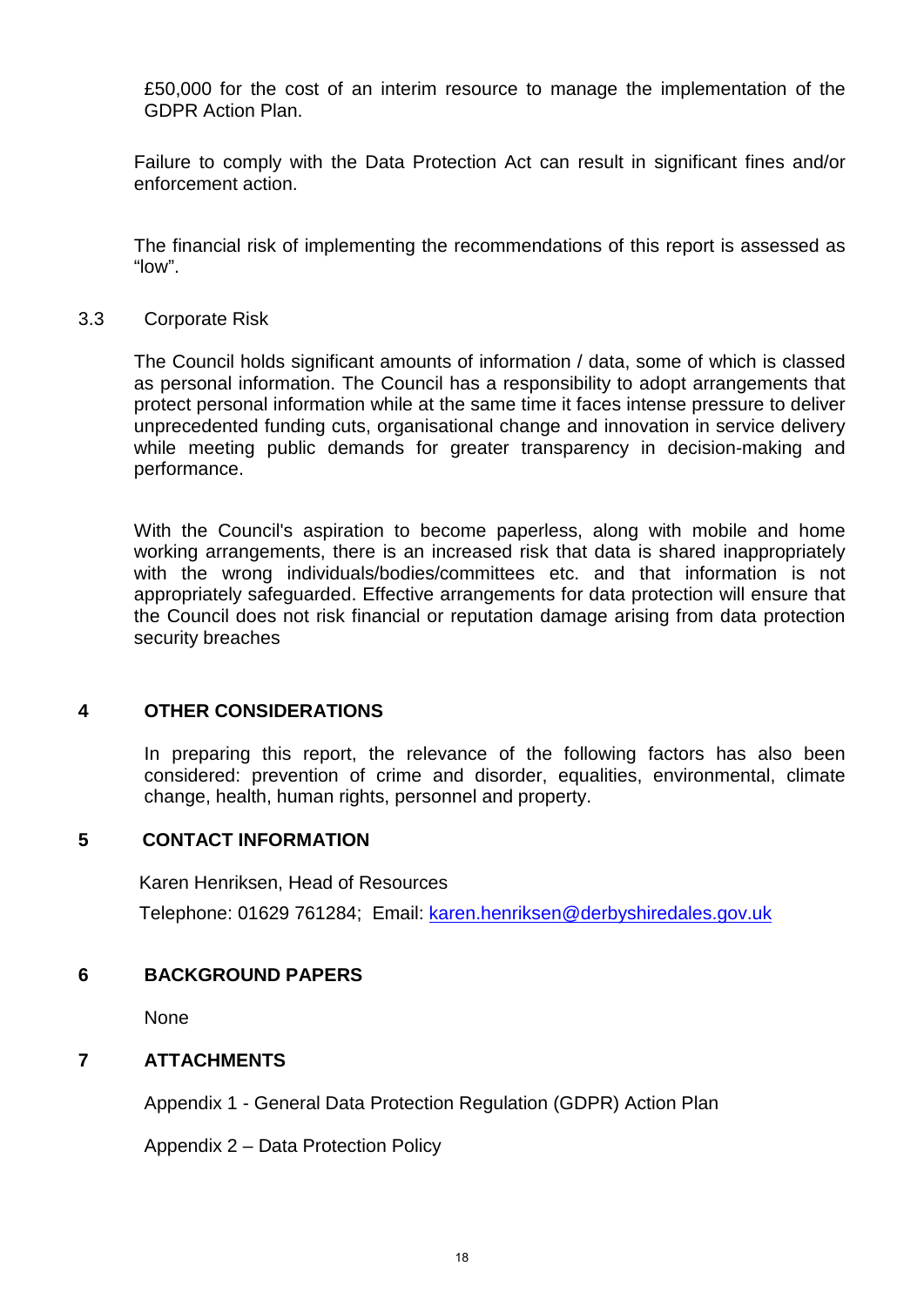**Appendix 1**

## **Derbyshire Dales District Council - General Data Protection Regulation (GDPR) Action Plan**

|             |                                                                                                                |                                                                    | <b>Actions Completed</b>                                               |                                                                                          |                                                                                                       |                                                                                                                                  |                                                                                              |
|-------------|----------------------------------------------------------------------------------------------------------------|--------------------------------------------------------------------|------------------------------------------------------------------------|------------------------------------------------------------------------------------------|-------------------------------------------------------------------------------------------------------|----------------------------------------------------------------------------------------------------------------------------------|----------------------------------------------------------------------------------------------|
|             |                                                                                                                |                                                                    | Actions in Progress/Ongoing                                            |                                                                                          |                                                                                                       |                                                                                                                                  |                                                                                              |
|             |                                                                                                                |                                                                    | Target date is in the future                                           |                                                                                          |                                                                                                       |                                                                                                                                  |                                                                                              |
|             |                                                                                                                |                                                                    | Actions outstanding                                                    |                                                                                          |                                                                                                       |                                                                                                                                  |                                                                                              |
|             | <b>Action</b>                                                                                                  | <b>Who</b>                                                         | <b>By When</b>                                                         | <b>Expected Outcome</b>                                                                  | <b>Actual</b><br><b>Outcome</b>                                                                       | <b>Comments</b>                                                                                                                  | <b>Status?</b>                                                                               |
| $\mathbf 1$ | Ensure all office based<br>employees undertake<br><b>LOLA Data Protection</b><br>Awareness on-line<br>learning | <b>Human</b><br><b>Resources</b>                                   | <b>July 2017</b><br><b>December</b><br>2017<br><b>February</b><br>2018 | All employees<br>trained on basic data<br>protection and<br>training records<br>updated. |                                                                                                       | Completed by<br>majority of office<br>based staff.<br><b>Reminders sent to</b><br>those who need to<br>complete the<br>training. | In progress                                                                                  |
| 2           | Non office-based<br>employees briefed on<br>data protection.                                                   | <b>Data</b><br>Protection<br><b>Consultant</b><br>with<br>managers | <b>January</b><br>2018<br>February<br>2018                             | All employees<br>trained on basic data<br>protection and<br>training records<br>updated. |                                                                                                       | IGO and DPC to<br>provide training<br>sessions for none<br>office based staff.                                                   | <b>Training to</b><br>be<br>undertaken<br>in March to<br>coincide<br>with GDPR<br>workshops. |
| 3           | Plan and deliver a 'Tidy'<br>Up Your Data' week'                                                               | <b>Data</b><br>Protection<br>Consultant/<br><b>Comms</b>           | $12^{th}$ -16 <sup>th</sup><br><b>June 2017</b>                        | Dedicated week of<br>activities, training,<br>surgeries and<br>internal<br>communication | Communicated<br>via SIDD. Links<br>to documents,<br>ICT tip of the<br>day, training<br>delivered etc. |                                                                                                                                  | Completed                                                                                    |

## **Progress as at 16 February 2018**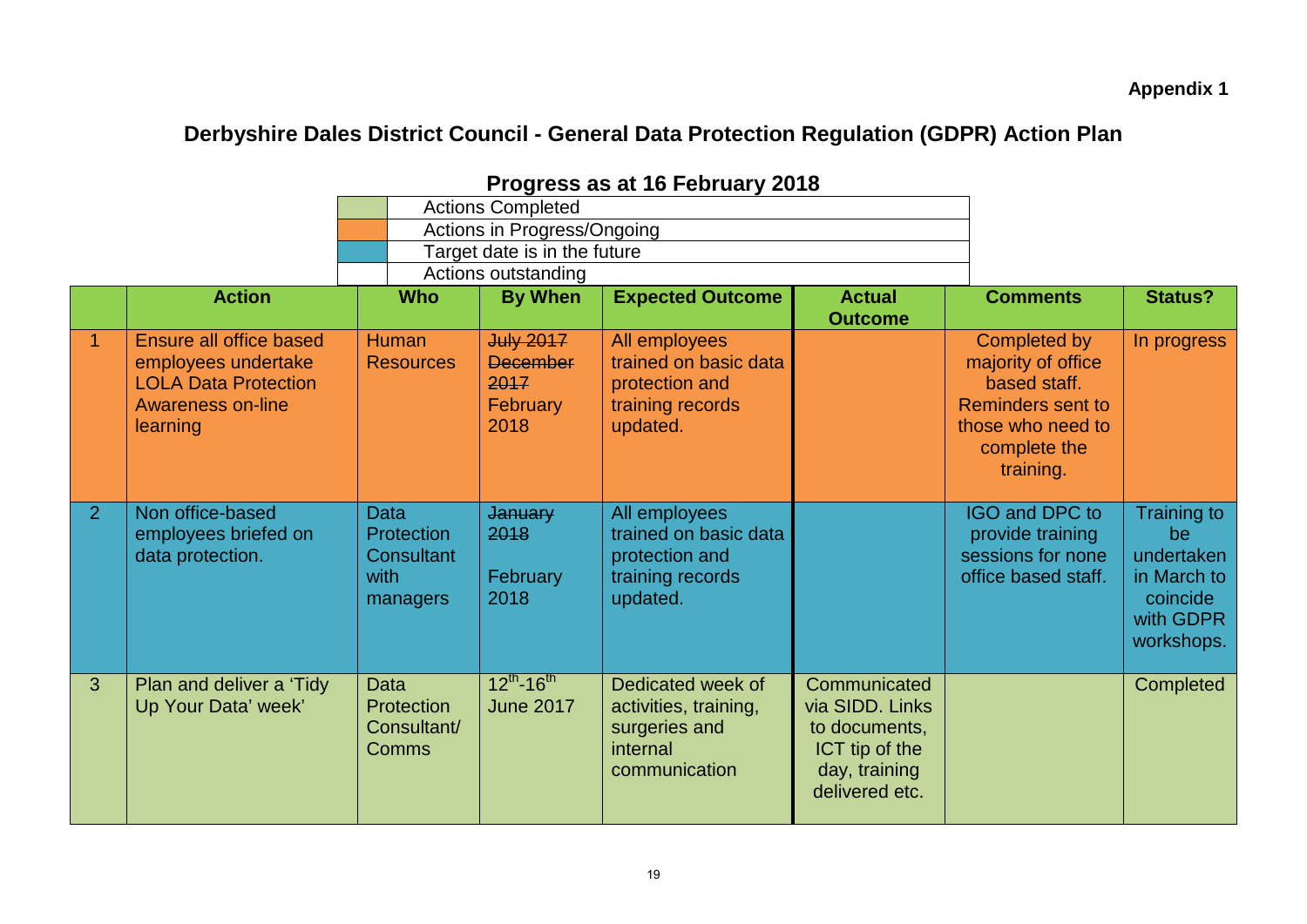|                | <b>Action</b>                                                                                                                                                        | <b>Who</b>                                                                              | <b>By When</b>               | <b>Expected Outcome</b>                                                                                                                      | <b>Actual</b>                                                                                                                                            | <b>Comments</b> | <b>Status?</b>                                                                                                |
|----------------|----------------------------------------------------------------------------------------------------------------------------------------------------------------------|-----------------------------------------------------------------------------------------|------------------------------|----------------------------------------------------------------------------------------------------------------------------------------------|----------------------------------------------------------------------------------------------------------------------------------------------------------|-----------------|---------------------------------------------------------------------------------------------------------------|
| $\overline{4}$ | Deliver training in the<br>form of a workshop to key<br>staff on data protection<br><b>Privacy Impact</b><br>Assessments.                                            | Data<br>Protection<br>Consultant/<br><b>Comms</b>                                       | <b>June 2017</b>             | Managers aware of<br>the need to build<br>privacy into new<br>service delivery and<br>systems.                                               | <b>Outcome</b><br>Two sessions<br>delivered. 18<br>officers<br>attended the<br>workshops.<br>Follow on<br>discussions as<br>a result of the<br>training. |                 | Completed                                                                                                     |
| 5              | <b>Launch documentation</b><br>on Privacy Impact<br><b>Assessments following</b><br>the training.                                                                    | Data<br>Protection<br><b>Consultant</b>                                                 | <b>June 2017</b>             | <b>Managers equipped</b><br>with the correct<br>paperwork to<br>undertake PIAs                                                               | Documentation<br>launched<br>during the<br>training and<br>now available<br>on X drive.                                                                  |                 | Completed                                                                                                     |
| 6              | <b>Review 'Data Protection</b><br><b>Asset Register' format</b><br>and add new EU<br>regulation requirements.                                                        | <b>Data</b><br>Protection<br><b>Consultant</b>                                          | <b>By late April</b><br>2017 | Accurate central<br>record of information<br>held by each council<br>which is covered by<br><b>General Data</b><br>Protection<br>Regulation. | Completed<br>and in use. A<br>check will be<br>needed in<br>2018 when<br><b>Regulations</b><br>are finalised.                                            |                 | Completed                                                                                                     |
| $\overline{7}$ | With departments, review<br>content of the 'Data<br><b>Protection Asset</b><br>Register' and issue action<br>plans for each<br>department/section as<br>appropriate. | <b>Data</b><br>Protection<br>Consultant/<br>Information<br>Governance<br><b>Officer</b> | 31 March<br>2018             | Accurate central<br>record of personal<br>data held across the<br>Council.                                                                   | As at 16/02/18<br>41 PDARs have<br>been completed<br>and action<br>plans issued as<br>appropriate.                                                       |                 | Any newly<br>discovered<br>asset<br>registers<br>will be<br>completed<br>as & when<br>they are<br>discovered. |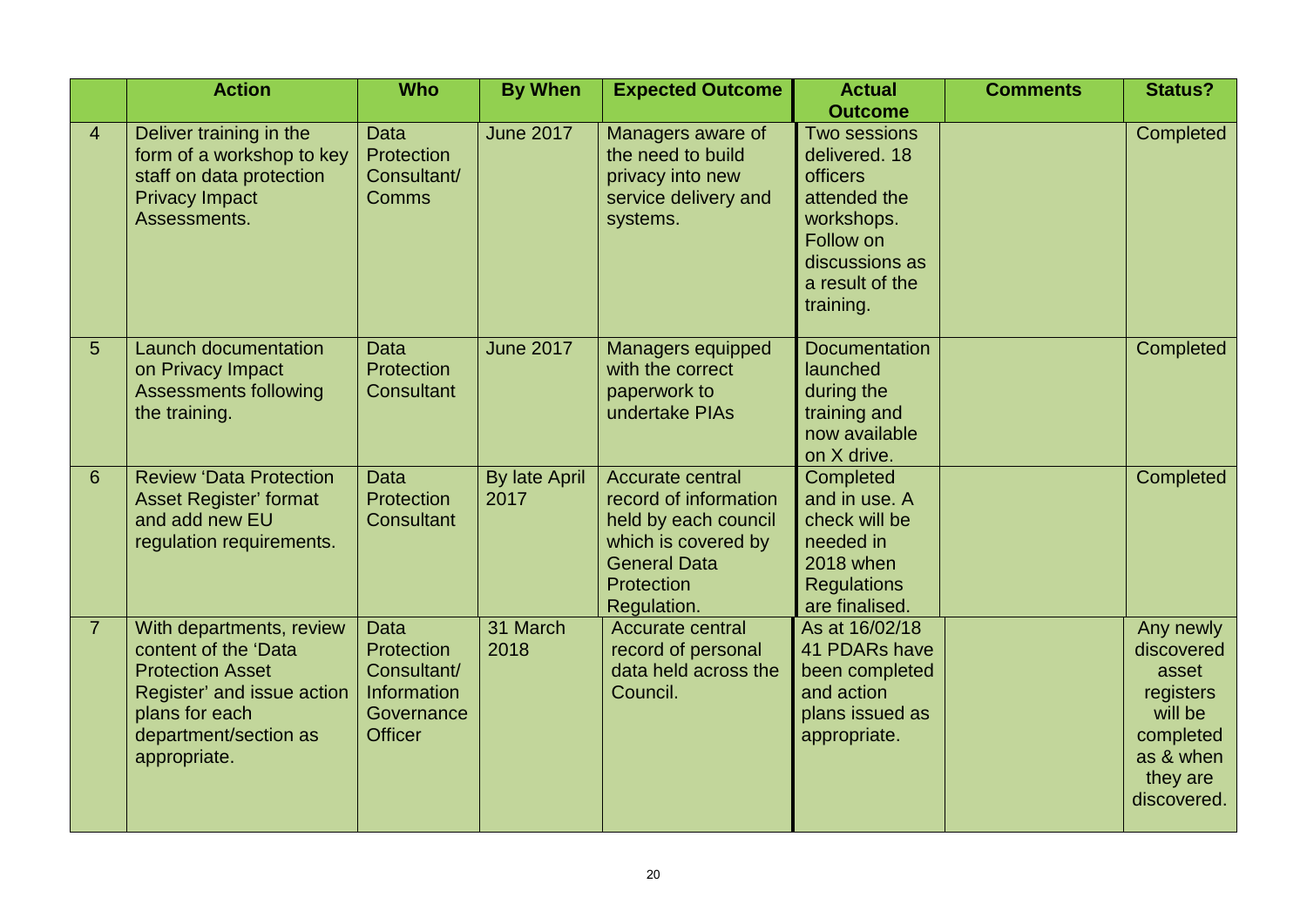|    | <b>Action</b>                                                                                                                              | <b>Who</b>                                                                                                  | <b>By When</b>                                                                            | <b>Expected Outcome</b>                                                                 | <b>Actual</b>                                                                                                                                             | <b>Comments</b>                               | <b>Status?</b>                                  |
|----|--------------------------------------------------------------------------------------------------------------------------------------------|-------------------------------------------------------------------------------------------------------------|-------------------------------------------------------------------------------------------|-----------------------------------------------------------------------------------------|-----------------------------------------------------------------------------------------------------------------------------------------------------------|-----------------------------------------------|-------------------------------------------------|
| 8  | Identify all areas of<br>emerging technology to<br>ensure compliance with<br>basic data protection<br>principles.                          | Data<br>Protection<br><b>Consultant</b>                                                                     | <b>June 2017</b>                                                                          | Links to action<br>above                                                                | <b>Outcome</b><br>Guidance given<br>on CCTV to<br>Leisure and<br>Community<br>Safety. Survey<br>Monkey checks<br>done. Leisure<br>on-line checks<br>done. |                                               | Completed                                       |
| 9  | <b>Data Loss Prevention tool</b><br>procured to prevent data<br>leakage.                                                                   | <b>ICT</b><br>Manager                                                                                       | <b>TBC</b>                                                                                | Improved email<br>security.                                                             | IGB 05/07/17<br>Agreed that not<br>cost effective                                                                                                         |                                               | Completed,<br>but agreed<br>not to<br>implement |
| 10 | Check X and Y drives to<br>ensure all files containing<br>personal data are locked<br>down.                                                | <b>Data</b><br>Protection<br><b>Consultant</b><br>the<br><b>Information</b><br>Governance<br><b>Officer</b> | <b>June 2017</b><br><b>Then</b><br>ongoing                                                | No personal data<br>found in insecure<br>areas.                                         | X and Y drive<br>checks<br>completed, with<br>feedback to<br>relevant officers<br>and<br>recommended<br>actions. Will<br>need to be<br>ongoing.           | <b>Completed June</b><br>2017:<br>Now ongoing | Completed-<br><b>Now</b><br>Ongoing             |
| 11 | <b>Deliver briefing sessions</b><br>on the implications of the<br>new General Data<br><b>Protection Regulation to</b><br>all key managers. | <b>Data</b><br>Protection<br><b>Consultant</b>                                                              | <b>February</b><br>2018                                                                   | All key managers<br>aware of the<br>changes and the<br>implications for their<br>areas. | 9 Sessions<br>have been<br>identified and<br>booked for<br>February                                                                                       |                                               | Ongoing                                         |
| 12 | 'Know Your GDPR' 10<br>weeks and counting<br>Internal publicity on<br>SIDD.                                                                | <b>Information</b><br>Governance<br>Officer/<br><b>Comms</b>                                                | $8^{th}$ -12 <sup>th</sup><br><b>January</b><br>2018<br>$12^{th} - 16^{th}$<br>March 2018 | <b>General internal</b><br>awareness<br>campaign.                                       |                                                                                                                                                           | Started "100 days<br>and counting"            | Ongoing                                         |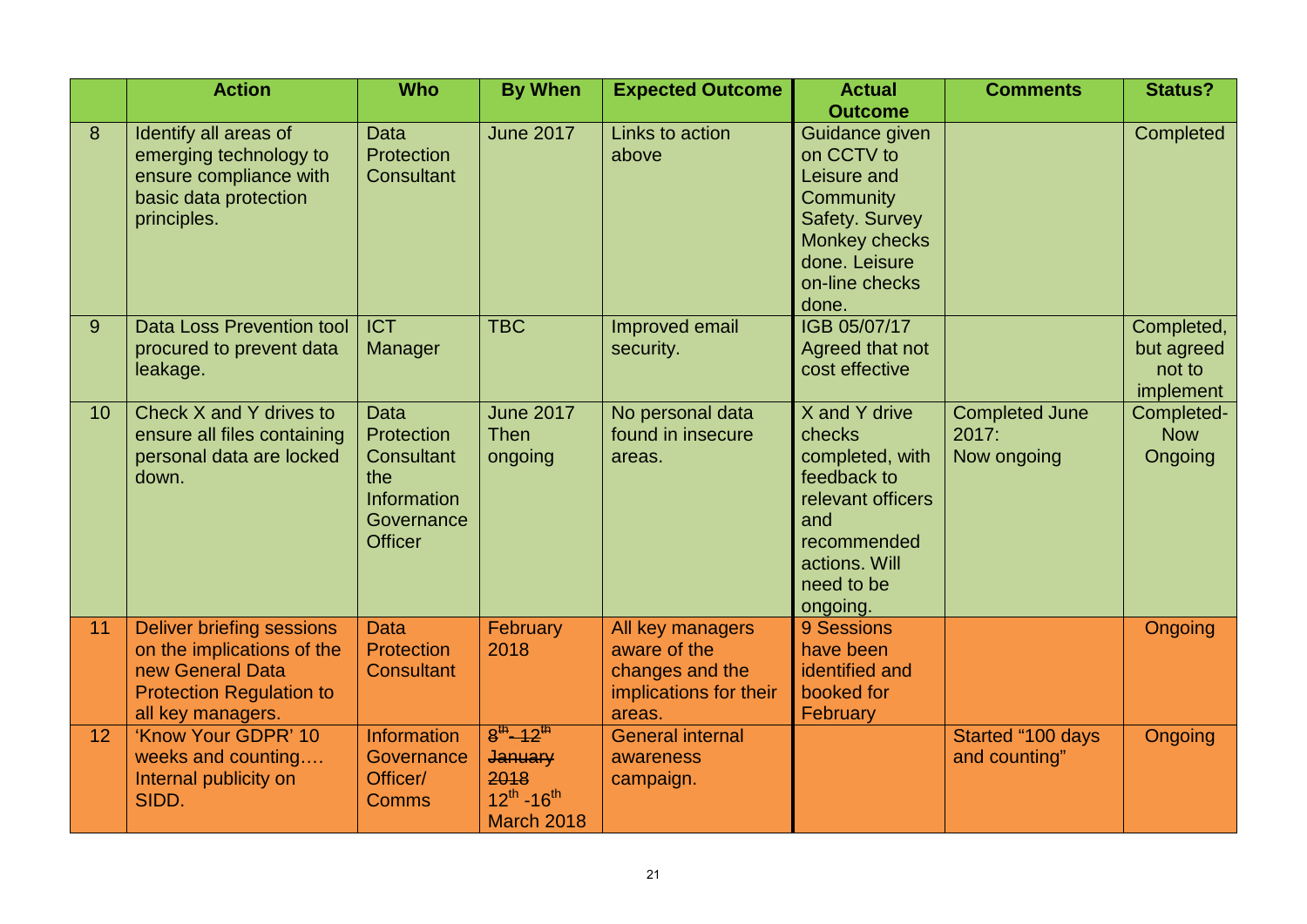|    | <b>Action</b>                                                                                                                                  | <b>Who</b>                                            | <b>By When</b>  | <b>Expected Outcome</b>                                                                                                                                                                                                                                         | <b>Actual</b><br><b>Outcome</b> | <b>Comments</b>                                                                                                                                                                             | <b>Status?</b> |
|----|------------------------------------------------------------------------------------------------------------------------------------------------|-------------------------------------------------------|-----------------|-----------------------------------------------------------------------------------------------------------------------------------------------------------------------------------------------------------------------------------------------------------------|---------------------------------|---------------------------------------------------------------------------------------------------------------------------------------------------------------------------------------------|----------------|
| 13 | <b>Produce new Data</b><br><b>Protection Policy to be</b><br>approved by CLT and<br><b>Members</b>                                             | <b>Data</b><br><b>Protection</b><br><b>Consultant</b> | <b>May 2018</b> | New policy which<br>mirrors duties in<br><b>General Data</b><br><b>Protection</b><br>Regulation.                                                                                                                                                                |                                 | Policy has been<br>drafted, reviewed<br>by CLT & the IGB<br>and is awaiting<br>approval by<br>Governance &<br><b>Resources</b><br>Committee                                                 |                |
| 14 | <b>Review current Fair</b><br><b>Obtaining Notice</b><br>guidance and prepare<br>Privacy Notice guidelines,<br>include reviewing<br>'consent'. | <b>Data</b><br>Protection<br><b>Consultant</b>        | <b>May 2018</b> | <b>Revised guidance</b><br>for those collecting<br>personal data.<br><b>Generic Council</b><br><b>Privacy Notice.</b><br>Departments to have<br>reviewed and<br>amended forms,<br>verbal scripts etc.<br><b>Consent fully</b><br>covered on Privacy<br>Notices. |                                 | Overarching<br>privacy notice has<br>been drafted.<br>Amendments to be<br>made following<br>feedback.<br><b>Guidance on short</b><br>privacy notices &<br>consent has also<br>been drafted. |                |
| 15 | Produce briefing for<br>departments on new<br>'erasure' requirement.                                                                           | <b>Data</b><br>Protection<br><b>Consultant</b>        | <b>May 2018</b> | All departments<br>aware of and able to<br>erase records (if<br>legal) on request.                                                                                                                                                                              |                                 | Ongoing - Been<br>discussed within<br><b>Personal Data</b><br><b>Asset Register</b><br>(PDAR) reviews.                                                                                      |                |
| 16 | <b>Consider how personal</b><br>data will be supplied<br>under new 'data<br>portability' requirement if<br>relevant.                           | <b>Data</b><br><b>Protection</b><br><b>Consultant</b> | <b>May 2018</b> | <b>Subject access</b><br>requests provided<br>electronically.                                                                                                                                                                                                   |                                 | <b>Ongoing - Been</b><br>discussed within<br><b>PDAR. Unlikely</b><br>that this will be a<br>key issue for Local<br>Government.                                                             |                |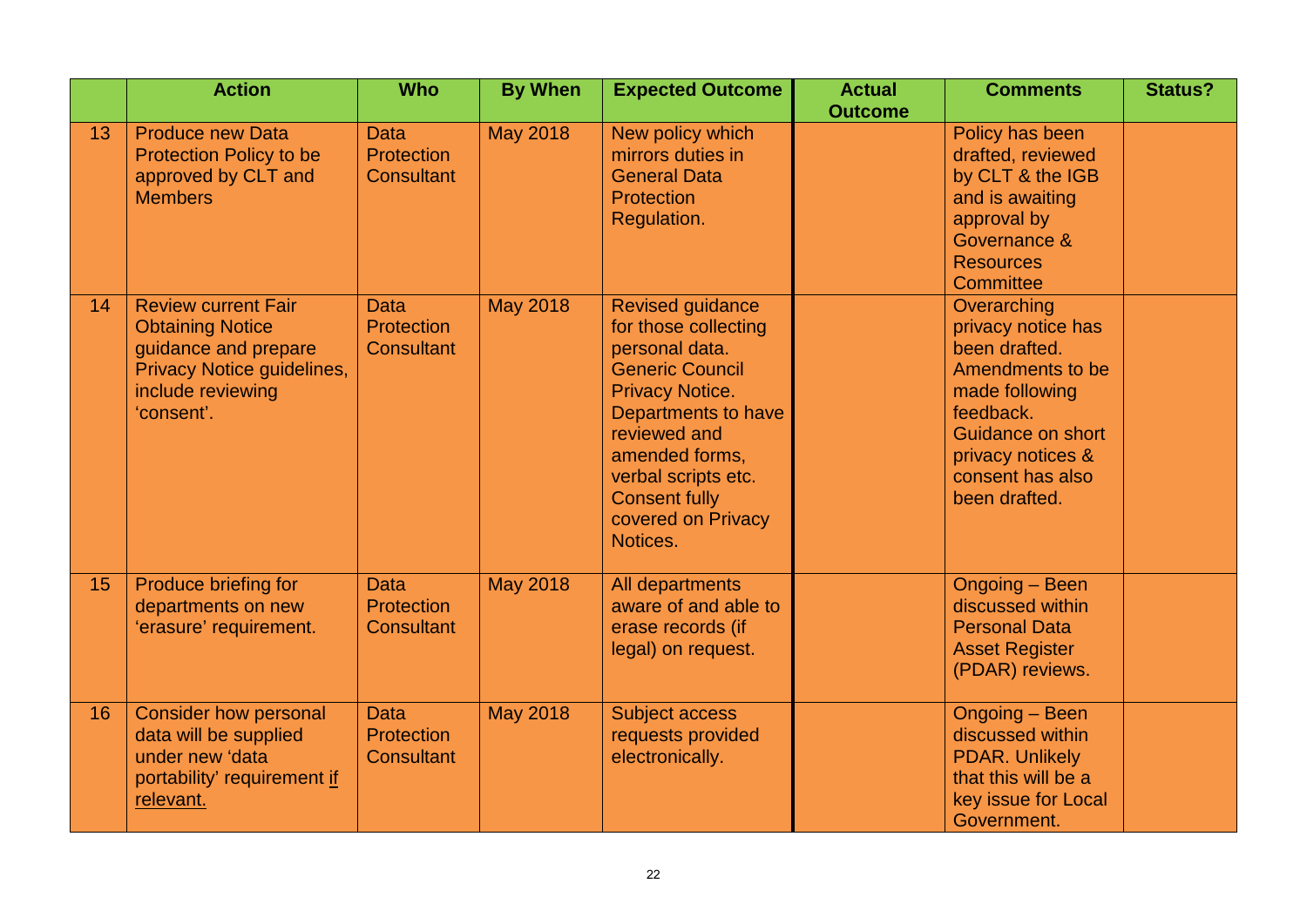|    | <b>Action</b>                                                                                                                                                                                                        | <b>Who</b>                                                                                     | <b>By When</b>  | <b>Expected Outcome</b>                                                                                   | <b>Actual</b><br><b>Outcome</b>                                                                                            | <b>Comments</b>                                                                                                                                                                      | <b>Status?</b> |
|----|----------------------------------------------------------------------------------------------------------------------------------------------------------------------------------------------------------------------|------------------------------------------------------------------------------------------------|-----------------|-----------------------------------------------------------------------------------------------------------|----------------------------------------------------------------------------------------------------------------------------|--------------------------------------------------------------------------------------------------------------------------------------------------------------------------------------|----------------|
| 17 | Update subject access<br>request (SAR)<br>information and<br>procedures.                                                                                                                                             | <b>Data</b><br>Protection<br>Consultant/<br>Information<br>Governance<br><b>Officer</b>        | <b>May 2018</b> | Compliant with new<br>regulation from go<br>live date.                                                    |                                                                                                                            | To be started and<br>completed before<br><b>GDPR</b><br>implementation.<br>Also in<br>consideration for<br>data processors<br>such as Arvato and<br>the Data Protection<br>Protocol. |                |
| 18 | Establish a procedure for<br>releasing data to third<br>parties (not covered by<br><b>Information Sharing</b><br>Agreements) e.g. Police,<br><b>Inland Revenue,</b><br>insurance companies etc.                      | <b>Data</b><br>Protection<br><b>Consultant</b>                                                 | <b>May 2018</b> | <b>Established process</b><br>which may need<br>amending once<br>GDPR is in place.                        |                                                                                                                            | To be started and<br>completed before<br><b>GDPR</b><br>implementation.                                                                                                              |                |
| 19 | <b>Rewrite Data Protection</b><br><b>Breach Management</b><br>Guidance into a<br>procedure approved by<br>CLT.                                                                                                       | <b>Data</b><br>Protection<br>Consultant/<br>Information<br>Governance<br><b>Officer</b>        | <b>May 2018</b> | Formal procedure in<br>place for all<br>employees to work<br>to.                                          |                                                                                                                            | To be started and<br>completed before<br><b>GDPR</b><br>implementation                                                                                                               |                |
| 20 | <b>Consider implications for</b><br>controller-processor<br>relationship and rewrite<br><b>Data Sharing</b><br><b>Agreements with partners</b><br>such as Arvato, Serco<br>etc. and review<br>procedures for sharing | <b>Data</b><br>Protection<br>Consultant/<br><b>Information</b><br>Governance<br><b>Officer</b> | <b>May 2018</b> | 'Data Processor'<br>relationship with<br><b>Arvato and others</b><br>re-defined under<br>new regulations. | Some work with<br>Arvato started.<br><b>PDAR</b><br>completed with<br><b>Arvato and</b><br><b>Action Plan in</b><br>place. | Ongoing<br><b>Monthly meetings</b><br>scheduled with<br><b>Arvato &amp; Legal</b><br>Locum employed<br>to work on<br>contracts                                                       |                |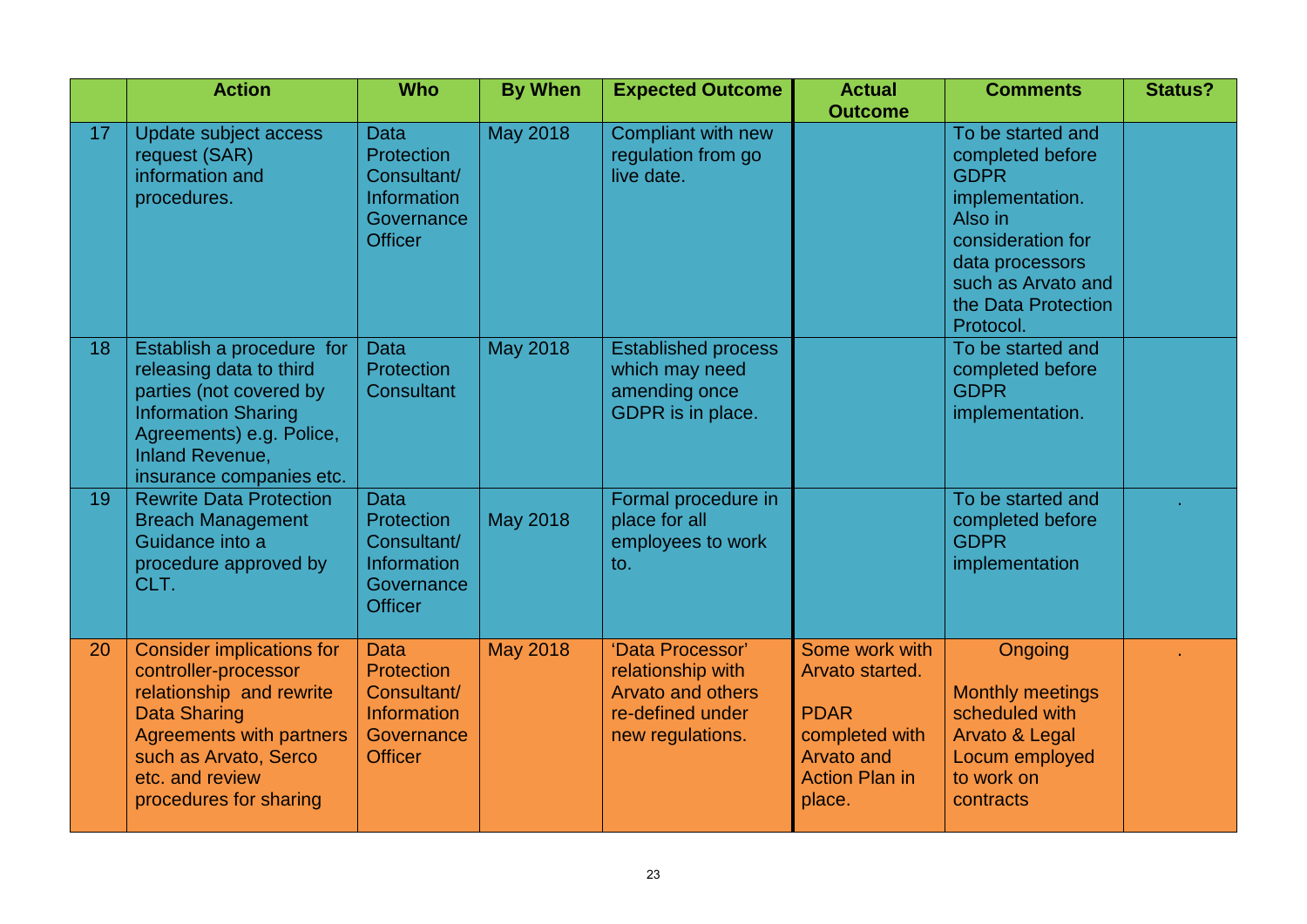|    | <b>Action</b>                                                                                                                                              | <b>Who</b>                                                                   | <b>By When</b>   | <b>Expected Outcome</b>                                                                          | <b>Actual</b><br><b>Outcome</b>                                                                   | <b>Comments</b>                                                                                                                                                                                                  | <b>Status?</b> |
|----|------------------------------------------------------------------------------------------------------------------------------------------------------------|------------------------------------------------------------------------------|------------------|--------------------------------------------------------------------------------------------------|---------------------------------------------------------------------------------------------------|------------------------------------------------------------------------------------------------------------------------------------------------------------------------------------------------------------------|----------------|
| 21 | <b>Retention checks should</b><br>be conducted to ensure<br>data is not being kept<br>longer than is necessary                                             | <b>Information</b><br>Governance<br><b>Officer</b>                           | <b>May 2018</b>  | Personal data not<br>being stored<br>electronically or hard<br>copy longer than is<br>necessary. | Some checks<br>undertaken as<br>part of X drive<br>checks and<br>PDAR.                            | Being addressed<br>PDAR, document<br>to be updated by<br>IGO.                                                                                                                                                    | Ongoing        |
| 22 | Update intranet and<br>website to reflect GDPR.                                                                                                            | Information<br>Governance<br>Officer/<br><b>Comms</b>                        | <b>May 2018</b>  | Staff and public fully<br>aware of data<br>subject rights.                                       |                                                                                                   |                                                                                                                                                                                                                  |                |
| 23 | Review CCTV guidance,<br>control documents etc                                                                                                             | <b>Data</b><br>Protection<br><b>Consultant</b>                               | <b>May 2018</b>  | <b>Procedures in-line</b><br>with new<br>regulations.                                            | Some interim<br>documents<br>provided to<br>Leisure and<br><b>Community</b><br>Safety.            | <b>Community safety</b><br>provided with<br>documents.<br>System to be<br>review by DPC<br>once privacy zones<br>are in place                                                                                    |                |
| 24 | <b>Establishing monitoring</b><br>procedures to ensure<br>compliance                                                                                       | Information<br>Governance<br>Office /Data<br>Protection<br><b>Consultant</b> | <b>May 2018</b>  | Establish regular<br>reports and PIs as<br>appropriate                                           |                                                                                                   |                                                                                                                                                                                                                  |                |
| 25 | <b>Check LOLA (e-learning)</b><br>for new modular on<br><b>GPPR, replace existing</b><br>package and ensure<br>delivered to all office<br>based employees. | <b>Human</b><br><b>Resources</b>                                             | <b>July 2018</b> | <b>Mandatory training</b><br>delivered to<br>employees on new<br>legislation.                    | <b>LOLA GDPR</b><br>module<br>checked and it<br>is not<br>appropriate for<br>local<br>government. | In discussions with<br>HR as to possible<br>alternatives.<br><b>Learning Pool state</b><br>they are<br>developing a more<br><b>Local Government</b><br>appropriate model<br>due for release in<br>February 2018. |                |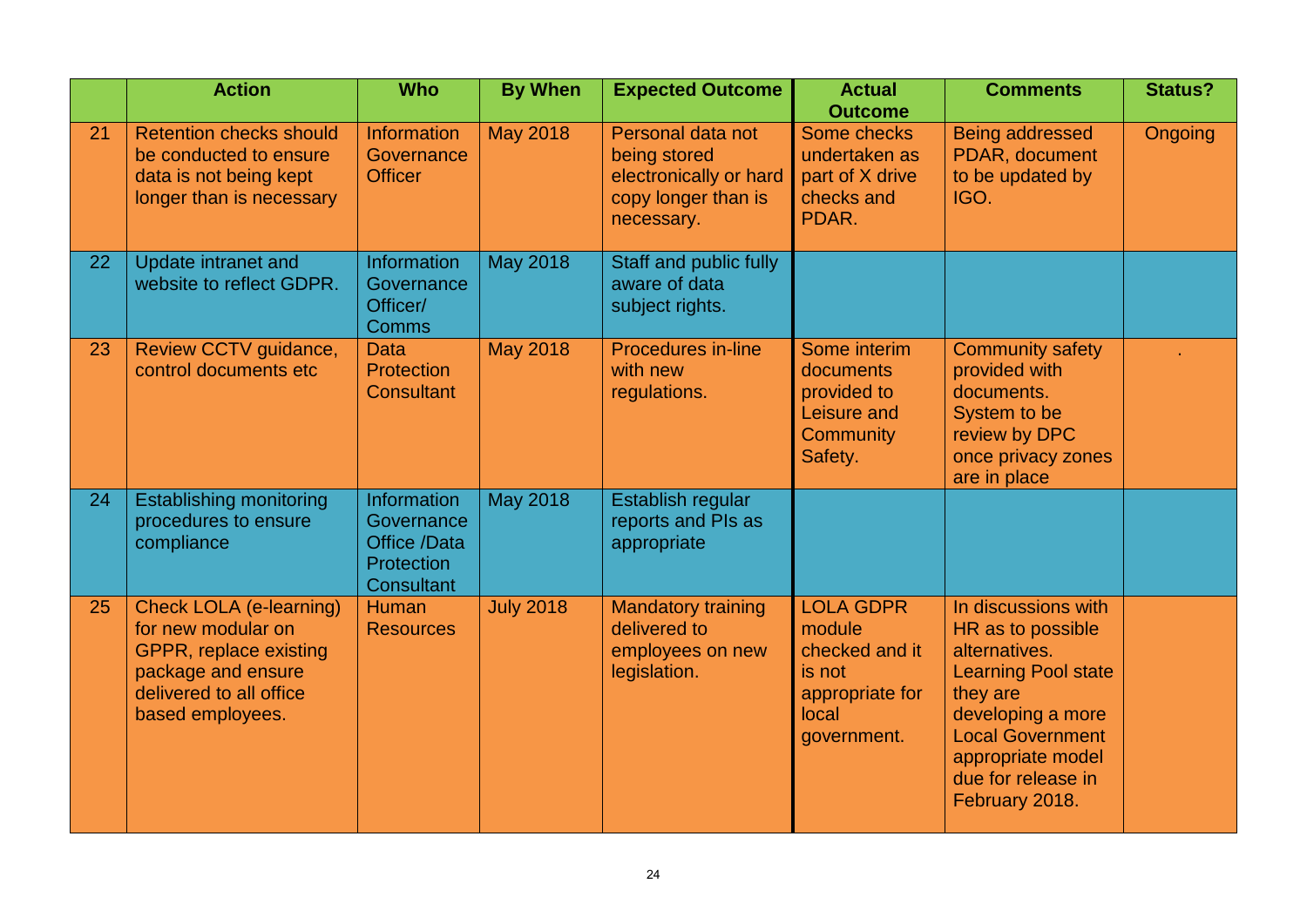|    | <b>Action</b>                    | <b>Who</b>         | <b>By When</b>  | <b>Expected Outcome</b> | <b>Actual</b>  | <b>Comments</b>          | <b>Status?</b> |
|----|----------------------------------|--------------------|-----------------|-------------------------|----------------|--------------------------|----------------|
|    |                                  |                    |                 |                         | <b>Outcome</b> |                          |                |
| 26 | <b>GDPR</b> training             | <b>Data</b>        | <b>May 2018</b> | All managers and        |                | Officer training due     |                |
|    | workshops to be provide          | <b>Protection</b>  |                 | elected members         |                | to be completed in       |                |
|    | to elected members and           | Consultant/        |                 | are aware of the        |                | February.                |                |
|    | senior council officers          | <b>Information</b> |                 | impact of the new       |                | Looking to arrange       |                |
|    |                                  | Governance         |                 | legislation and the     |                | elected members          |                |
|    |                                  | <b>Officer</b>     |                 | effect on their         |                | <b>Training sessions</b> |                |
|    |                                  |                    |                 | service areas.          |                | in May.                  |                |
| 27 | Consider implications for        | <b>Data</b>        | <b>May 2018</b> | <b>Elected Members</b>  |                | Date dependent on        |                |
|    | <b>Elected Members</b>           | <b>Protection</b>  |                 | compliant with the      |                | guidance issued          |                |
|    |                                  | Consultant/        |                 | new regulations         |                |                          |                |
|    |                                  | <b>Information</b> |                 |                         |                |                          |                |
|    |                                  | Governance         |                 |                         |                |                          |                |
|    |                                  | <b>Officer</b>     |                 |                         |                |                          |                |
| 28 | <b>Consider implications for</b> | Head of            | <b>May 2018</b> | In line with new        |                | Date dependent on        |                |
|    | <b>Electoral Registration</b>    | Corporate          |                 | regulations             |                | guidance issued          |                |
|    |                                  | Resources/         |                 |                         |                |                          |                |
|    |                                  | <b>Data</b>        |                 |                         |                |                          |                |
|    |                                  | Protection         |                 |                         |                |                          |                |
|    |                                  | Consultant/        |                 |                         |                |                          |                |
|    |                                  | Information        |                 |                         |                |                          |                |
|    |                                  | Governance         |                 |                         |                |                          |                |
|    |                                  | <b>Officer</b>     |                 |                         |                |                          |                |
| 29 | <b>Ensuring return of PDAR</b>   | <b>Information</b> | <b>May 2018</b> | In line with new        |                | Recently chased          |                |
|    | action plans.                    | Governance         |                 | regulations.            |                | by IGO with heads        |                |
|    |                                  | <b>Officer</b>     |                 |                         |                | of service copied        |                |
|    |                                  |                    |                 |                         |                | in.                      |                |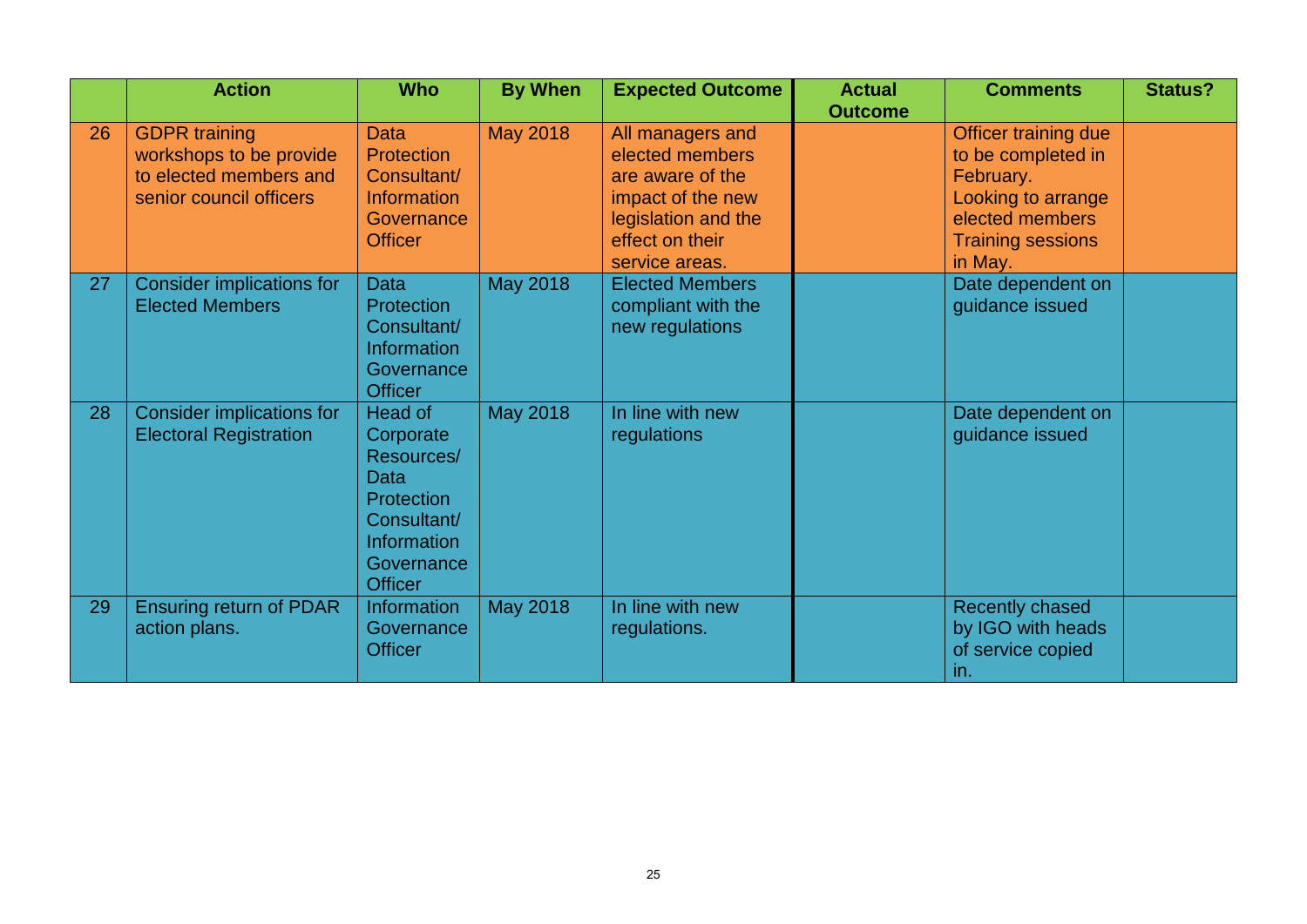

## **DRAFT Data Protection Policy**

| <b>CONTENTS</b>                          |                |  |  |  |  |
|------------------------------------------|----------------|--|--|--|--|
| <b>POLICY</b>                            | 1              |  |  |  |  |
| <b>SCOPE</b>                             | 1              |  |  |  |  |
| <b>POLICY PRINCIPLES</b>                 | $\overline{2}$ |  |  |  |  |
| DATA PROTECTION STATEMENT                | $\overline{2}$ |  |  |  |  |
| DATA PROTECTION PRINCIPLES               | 3              |  |  |  |  |
| DATA PROTECTION COMPLIANCE               | 3              |  |  |  |  |
| <b>DATA SUBJECT'S RIGHTS</b>             | 5              |  |  |  |  |
| <b>ACCOUNTABILITY AND GOVERNANCE</b>     | 6              |  |  |  |  |
| <b>RESPONSIBILITY FOR IMPLEMENTATION</b> | 6              |  |  |  |  |
|                                          |                |  |  |  |  |

## **APPENDIX**

| PROCESSING CONDITIONS |  |
|-----------------------|--|
|                       |  |

To be Approved at Governance & Resources Committee 1<sup>ST</sup> March 2018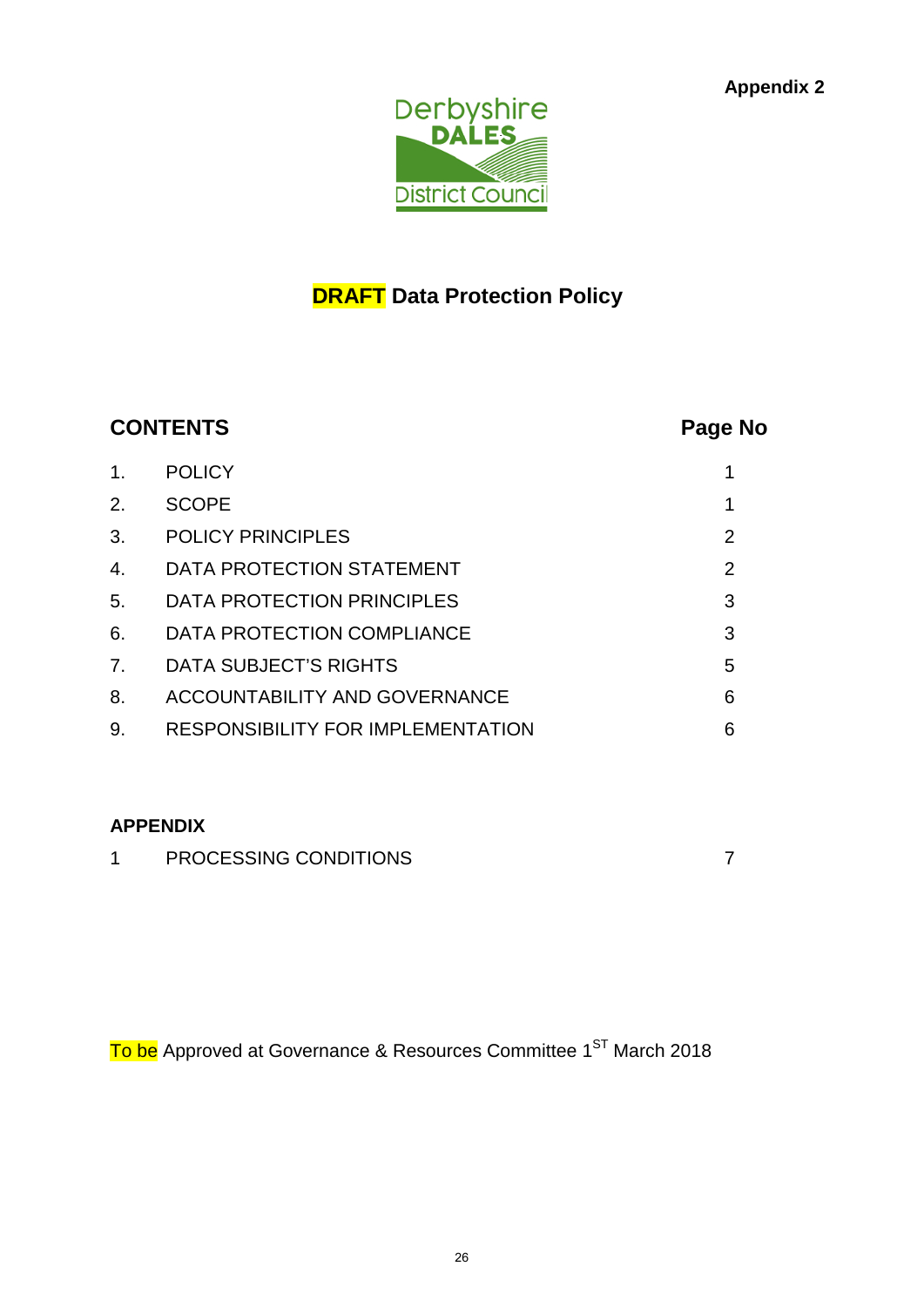## **DATA PROTECTION POLICY**

## **1. POLICY**

- 1.1. The processing of personal data is essential to many of the services and functions carried out by local authorities. Derbyshire Dales District Council ('the Council') recognises that compliance with the Data Protection legislation will ensure that processing is carried out fairly and lawfully.
- 1.2. The Data Protection Act, and Article 8 of the Human Rights Act 1998, both stress that the processing of personal data needs to strike a balance between the needs of the organisation to function effectively and efficiently, and respect for the rights and freedoms of the individual. This policy sets out how the Council intends to safeguard those rights and freedoms.
- 1.3. The Data Protection Act 1998 will be replaced by a revised Act in 2018. The new legislation will build on existing legislation and incorporate the new General Data Protection Regulation, which will be implemented across Europe. Derbyshire Dales District Council recognises the need to abide by the new legislation and associated guidance issued by the Information Commissioner's Office.
- 1.4. This policy replaces any previous data protection policy statement.

## **2. SCOPE**

- 2.1 The policy is applicable to all employees, Elected Members, apprentices, agency workers, unpaid volunteers and those on work experience. In certain circumstances it will apply to contractors working for the Council.
- 2.2 This policy applies to the collection and processing of all personal data as defined by the legislation as that of a 'natural person'. It covers all formats including paper, electronic, audio and visual formats. The policy will only deal with the personal data of a living person and does not apply to the data of a deceased person.
- 2.3 The policy applies to all employees working within Elections although the post of Electoral Registration Officer is registered, for the processing of elections data, with the Information Commissioners Office separately.
- 2.4 Key delivery partners who process data on our behalf, such as Arvato Public Services, will have their own policy statements in respect to data protection. These, however, will be in line with the Council's policy.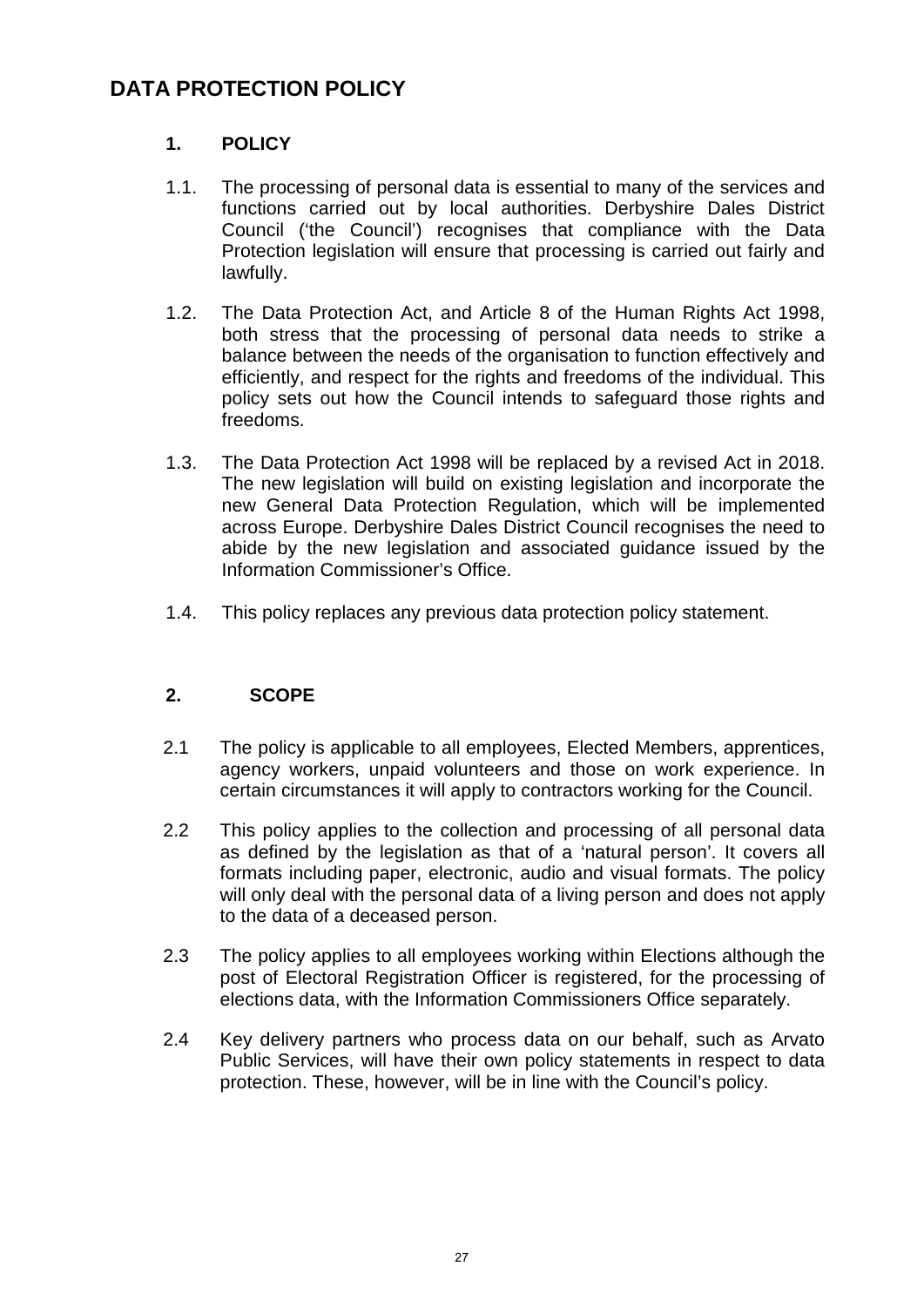## **3. POLICY PRINCIPLES**

- 3.1 The policy is a statement of what the Council is doing to ensure compliance with the legislation. It is not a statement of how compliance will be achieved as this will be a matter for operational procedures.
- 3.2 The policy has been produced to ensure compliance with the relevant legislation and to ensure customers gain appropriate access to data and information on request. As such the policy will be made available to the public

## **4. DATA PROTECTION STATEMENT**

- 4.1 The Data Protection Act applies to the processing of personal data wholly or partly by automated means as well as that in filing systems or intended to form part of a filing system at a later date. To be applicable the data has to be stored in a structured way to enable retrieval. '**Filing system**' means any structured set of personal data, whether centralised, decentralised or dispersed on a functional or geographical basis.
- 4.2 '**Personal data'** means any information relating to an identified or identifiable natural person (data subject). As defined by the legislation an identifiable natural person is one who can be identified directly or indirectly in particular by reference to an identifier such as a name, a number, location data etc. This may also include online identifiers provided by their devices, applications, tools and protocols, such as internet protocol addresses, cookie identifiers or radio frequency identification tags. Such identifiers may leave traces which combined with other information may be used to create profiles of the natural person and identify them.
- 4.2 Derbyshire Dales District Council is the **'Controller'** who determines the purposes and means of processing personal data. Processing means any operation or set of operations which is performed on personal data or on sets of personal data, whether or not by automated means, such as collection, recording, organisation, structuring, storage, adaption or alteration, retrieval, consultation, use, disclosure by transmission, dissemination or otherwise making available, alignment or combination, restriction, erasure or destruction.
- 4.3 The new legislation applies to **'Processors'** who act on the controller's behalf and places further obligations on both parties. The 'Processor' means a natural or legal person, public body, agency or other body which processes personal data on behalf of the Council. Any processing of personal data in the context of the activities of an establishment of a controller or a processor shall be carried out in accordance with the legislation.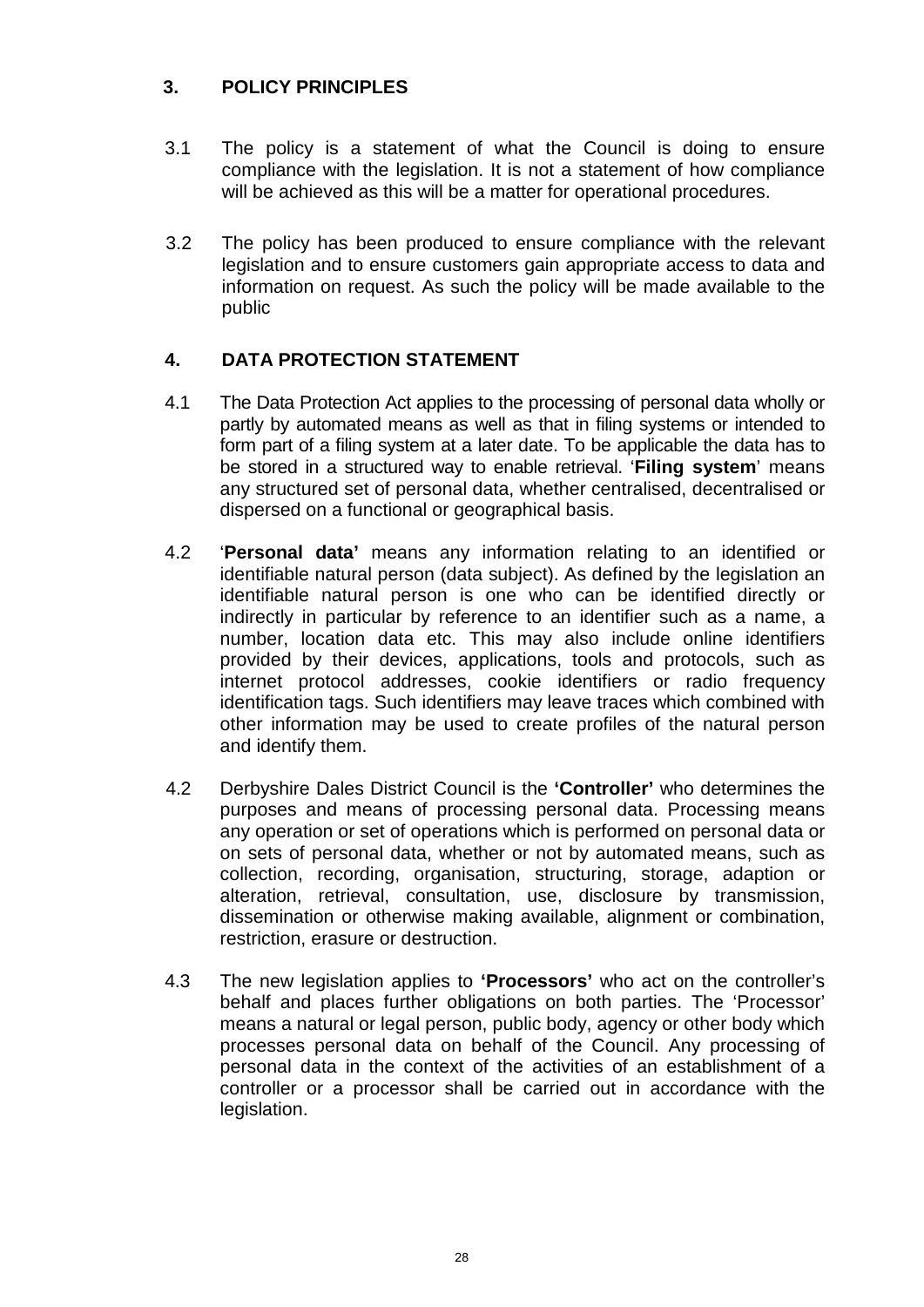## **5. DATA PROTECTION PRINCIPLES**

- 5.1. The following **principles** relate to the processing of personal data and set out the main responsibilities for the Council under the legislation. Article 5 of the legislation requires that personal data shall be:
	- (a) Processed lawfully, fairly and in a transparent manner in relation to the data subject. This will commonly be known as – **lawfulness, fairness and transparency.**
	- (b) Collected for specified, explicit and legitimate purposes and not further processed in a manner that is incompatible with those purposes; further processing for archiving purposes in the public interest, scientific or historical research purposes or statistical purposes shall not be considered incompatible with the initial purposes. This will be commonly known as – **purpose limitation**.
	- (c) Adequate, relevant and limited to what is necessary in relation to the purpose for which they are processed. This will be commonly known as – **data minimisation.**
	- (d) Accurate and where necessary, kept up-to-date; every reasonable step must be taken to ensure that personal data that are inaccurate, having regard to the purposes for which they are processed, are erased or rectified without delay**.** This will be commonly known as – **accuracy**.
	- (e) Kept in a form which permits identification of data subjects for no longer than is necessary for the purposes for which the personal data are processed; personal data may be stored for longer periods insofar as the personal data will be processed solely for archiving purposes in the public interest, scientific or historical research purposes or statistical purposes subject to implementation of the appropriate technical and organisational measures required by this legislation in order to safeguard the rights and freedoms of the data subject. This will be commonly known as – **storage limitation**.
		- (f) Processed in a manner that ensures appropriate security of the personal data, including protection against unauthorised or unlawful processing and against accidental loss, destruction or damage, using appropriate technical or organisational measures. This will be commonly known as – **integrity and confidentiality.**

## **6. DATA PROTECTION COMPLIANCE**

6.1. In order for processing to be lawful the Council must meet one or more conditions, not all of which apply to local government. The conditions for **lawful processing** are detailed in Appendix 1. In general terms the Council will rely on the conditions of 'legal obligation' or 'public task' as the basis of processing for statutory services and 'performance of a contract' for services which are discretionary and allow customer choice.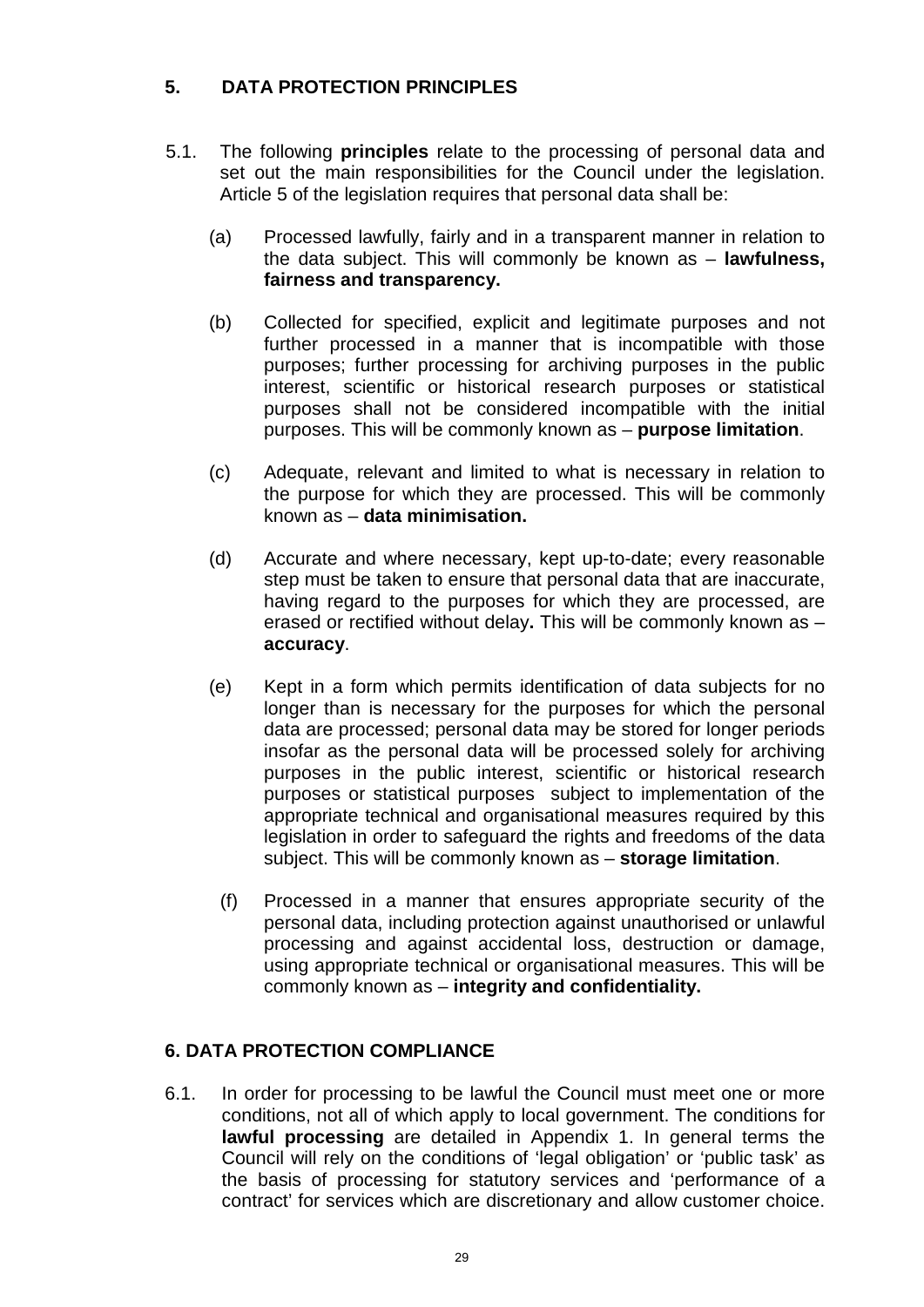There will however be circumstances where personal data is highly sensitive and **consent** may form an additional legal basis for processing.

- 6.2 The Council will explain the reasons for processing personal data through the use of **Privacy Notices. D**epending on the method of contact these may be written as part of a data capture form or verbal. Further details can be found on the Council website.
- 6.3 In order to deliver services the Council has been regularly processing 'sensitive personal data' such as that relating to the health of an individual or ethnic origin. The new legislation has amended the original list and renamed these **Special Categories**. Personal data which, by their nature, which are particularly sensitive merit specific protection as the context of their processing could create significant risks to the data subject. These are also detailed in Appendix 1.
- 6.4 The Council has a duty to retain personal data whilst it is legally required to do so. **Security measures** are in place to ensure data is safely stored both in electronic and paper format. The Council has an Information Security Policy to ensure that all staff are aware of their responsibilities. Personal data will be retained in line with the Councils Guidelines on Retention and Disposal of Data, a copy of which is available on request. When data is no longer required it will be safely destroyed or deleted from electronic equipment.
- 6.4 In order to provide an effective public service the Council may need to share data with third parties and delivery partners who process data on our behalf. Any **sharing of data** will be in line with legislation and where applicable data subjects will be notified as part of the privacy notice. Under certain circumstances where legislation applies the Council will share data with other bodies without consent, for instance for data matching or to prevent fraud or detect crime. A number of Information Sharing Agreements are also in place to ensure effective transfer of data to other bodies, such as the County Council for emergency planning situations and child protection. Such sharing agreements have also been put in place with certain government departments.
- 6.5 The Council has a duty to ensure that all employees that come into contact with personal data have been adequately trained. This will involve **training** as part of the induction process and throughout the course of their employment. All employees will receive basic data protection and information security training which will be in proportion to the job role undertaken. Refresher training will be mandatory every 2 years for office based employees. Additional on-the-job training may also be necessary in areas processing sensitive or high risk data, such as those containing Special Categories, financial data or using high risk technology. With the assistance of the Data Protection Officer, Human Resources will maintain an accurate record of all data protection training undertaken. Apprentices, unpaid volunteers and those on work experience will receive basic information on the importance of data protection in line with their job role. Elected members will receive regular training on data protection and information security. Delivery partners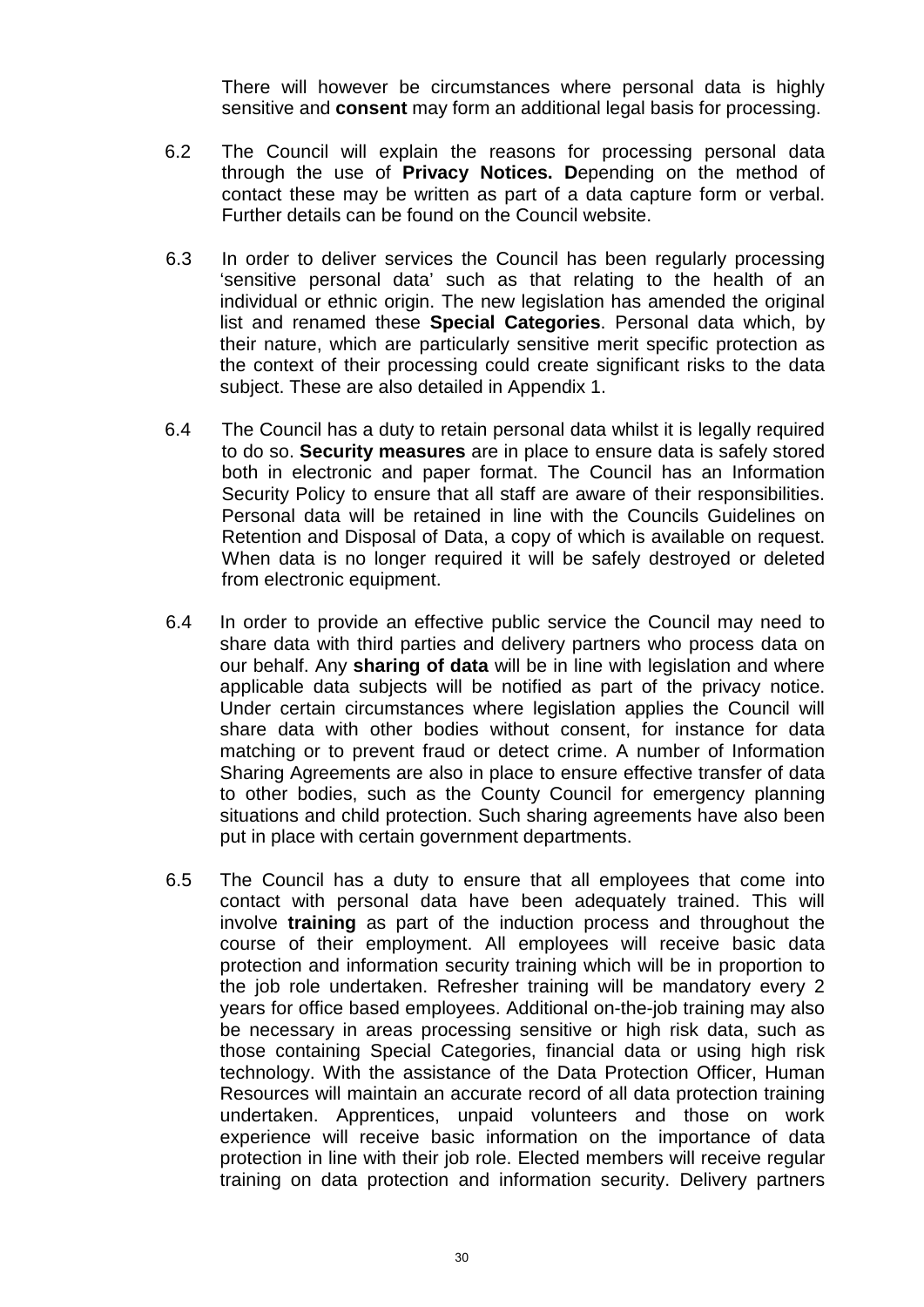who process data on our behalf will also have to demonstrate that they train their employees.

6.6 As stated the Council will ensure measures are in place to protect data, however data breaches may occur. A **data breach** is defined as a breach of security leading to the destruction, loss, alteration, unauthorised disclosure of, or access to, personal data. The Council will investigate all data breaches and establish the risk to individuals such as discrimination, damage to reputation, financial loss, loss of confidentiality or other significant economic or social disadvantage. The Council will maintain a register of data protection breaches and near misses. Where a risk is likely to have a significant detrimental impact the Council will notify the Information Commissioners Office within 72 hours of identification. Under such circumstances the Council also has a duty to notify those concerned directly. If a breach occurs, the Council and where appropriate its delivery partners, will decide the most appropriate method of communication. This may include placing messages on the website, sending letters or notifying the data subject by telephone. Any breaches reported to the Information Commissioners Office will be done so in accordance with their guidance.

## **7. DATA SUBJECT'S RIGHTS**

- 7.1. The Council will have operational processes in place to ensure the following data subject's rights apply:
	- a. The right to be informed
	- b. The right of access
	- c. The right of rectification
	- d. The right of erasure
	- e. The right to restrict processing
	- f. The right of data portability
	- g. The right to object
	- h. Rights in relation to automated decision making and profiling.
- 7.2. Under the legislation individuals have a right to obtain confirmation that their data is being processed, have access to their personal data and be provided with other supplementary information on how their data is being used through the use of a privacy notice. The request for access will commonly be done through a Subject Access Request.
- 7.3 The identity of the individual making the Subject Access Request must be verified using two forms of formal identification which includes both the name and address. This is to ensure that the Council only releases information to the correct data subject. This verification could be a bank statement, passport, utility bill, driving license etc. If visual information is being requested e.g. CCTV images, photographic identification of the data subject will also be needed. If Officers have any reasonable doubt about the identity of an individual they have a right to refuse the request. The Council will take every care to redact any information on other data subjects within the documents before release.
- 7.4 The personal data requested will be provided **free of charge**. A 'reasonable fee' (based on administrative cost) can be charged if a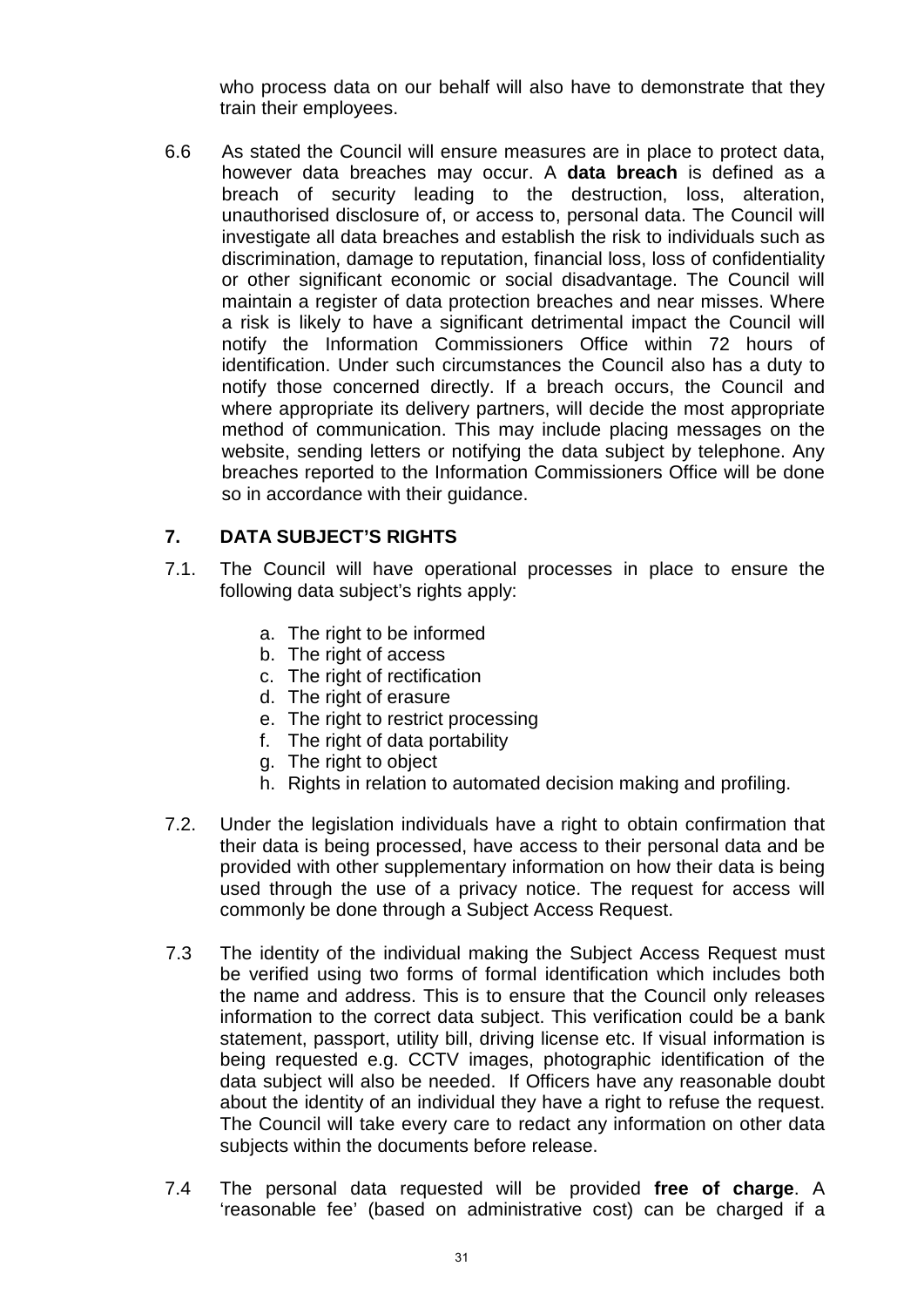request is manifestly unfounded or excessive in nature, or repetitive. In such circumstances a refusal notice will be issued without undue delay and at the latest within one month. The legislation permits the Council to seek clarification from the requestor if necessary.

- 7.5 The Council will have **one month** from receipt of request to provide the information, ideally however the information will be provided without delay. Complex requests can be extended for a further 2 months, although the requester will be informed within the original one month period. The Council has an operational procedure in place to deal with subject access requests. Information for members of the public wishing to make a Data Subject Access Request can be found on the website. Employees wishing to make a Data Subject Access Request for access to their own personal data should contact Human Resources.
- 7.6 The Council will have in place operational procedures for the additional rights of rectification, erasure, restricting processing, data portability, objection and rights in respect to automated decision making/profiling. Some of these rights will depend on the original condition for processing and may not apply.
- 7.7 Should any member of the public wish to make a complaint about the processing of their data by the Council then they should use the Councils Complaints Procedure which is available on the website. The public also have a right to contact the Information Commissioners Office who are the supervisory authority for data protection matters under the legislation.

#### **8. ACCOUNTABILITY AND GOVERNANCE**

- 8.1 The Council will implement appropriate technical and organisational measures to ensure that they are compliant with the legislation and have good governance arrangements in place. The Council will:
	- Maintain relevant documentation on processing activities.
	- Have a designated Data Protection Officer at an appropriate level within the organisation and provide suitable resources to support the role.
	- Implement measures to meet the principle of data protection by design and default, through the use of Data Protection Impact Assessments.
	- Ensure transparency and pseudonymisation of data where appropriate.
	- Create and improve security measures on an on-going basis.
- 8.2. The Council has an Information Governance Board which monitors and implements data protection compliance. Reports are also taken to senior management and to elected members. Internal Audit periodically conduct checks on data protection compliance. External inspection and support has also been sought on compliance issues to ensure effective implementation of the legislation.

#### **9. RESPONSIBILITY FOR IMPLEMENTATION**

9.1 Keeping the policy under review and updating the policy is the responsibility of the Data Protection Officer for the Council. Corporate Leadership Team are responsible for implementing this policy and the legislation in general.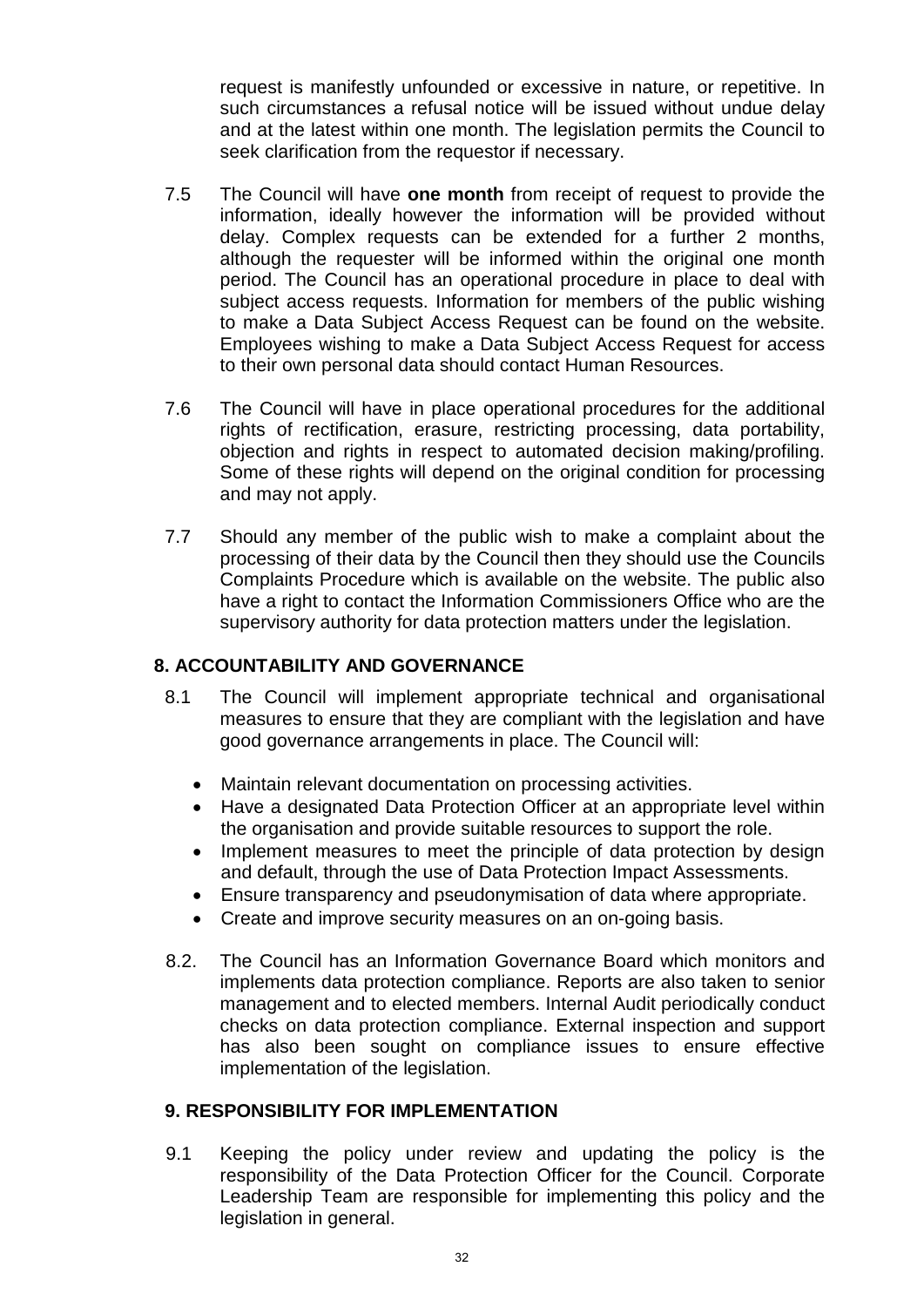- 9.2 Managers at all levels are responsible for ensuring that employees, agency workers, apprentices, unpaid volunteers and work placements for whom they are responsible are aware of and adhere to this policy. Managers are also responsible for ensuring that employees are updated in regard to any changes in this policy and receive regular training.
- 9.3 All Employees need to be aware that a breach of the legislation could result in disciplinary action being taken.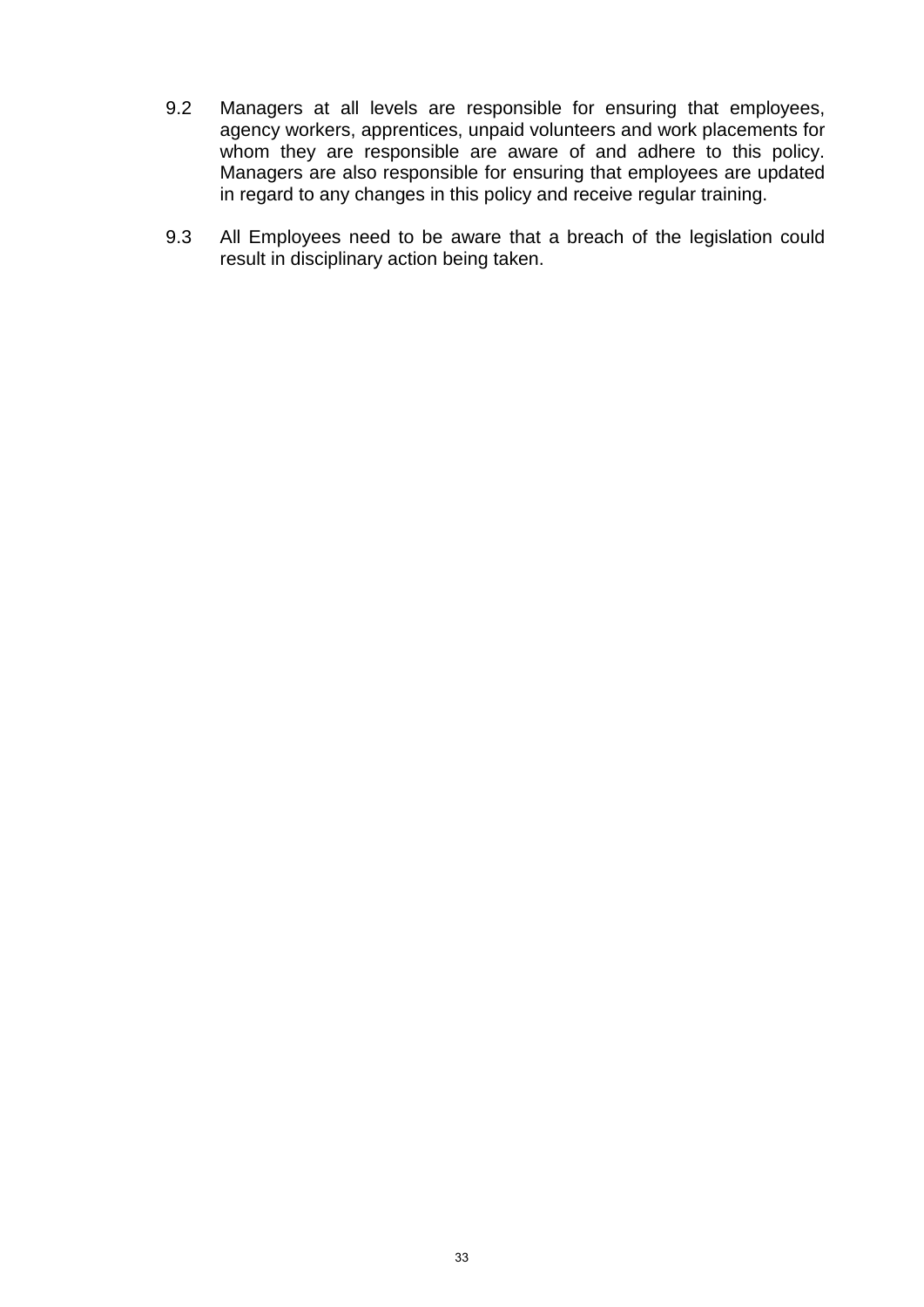Processing of personal data by the Council will only be lawful if at least **one** of the following applies:

- (a) the data subject has given **consent** to the processing of their personal data for one or more specific purposes;
- (b) processing is necessary for the performance of a **contract** to which the data subject is party or in order to take steps at the request of the data subject prior to entering into a contract;
- (c) processing is necessary for compliance with a **legal obligation** to which the controller is subject;
- (d) processing is necessary in order to protect the **vital interests** of the data subject or of another natural person;
- (e) processing is necessary for the performance of a **task** carried out in the public interest or in the exercise of official authority vested in the controller;

Within the Act is a further condition as follows:

(f) processing is necessary for the purposes of **legitimate interests** pursued by the controller or by a third party, except where such interest are overridden by the interest or fundamental rights and freedoms of the data subject which require protection of personal data, in particular where the data subject is a child.\*

However the guidance states that this will not apply to processing carried out by public authorities in the performance of their tasks. As such this should not be relied upon for processing.

Additional conditions apply to the processing of **Special Category** data that would reveal:

- racial or ethnic origin
- political opinions
- religious or philosophical beliefs
- trade union membership

and the processing of:

- genetic data
- biometric data for the purpose of uniquely identifying a natural person
- data concerning health
- data concerning a natural person's sex life or sexual orientation.

Processing of the above are prohibited unless one of the following applies:

- (a) the data subject has given **explicit consent** to the processing for one or more specified purposes;
- (b) processing is necessary for the purpose of carrying out an obligation such as employment and social security and social protection law;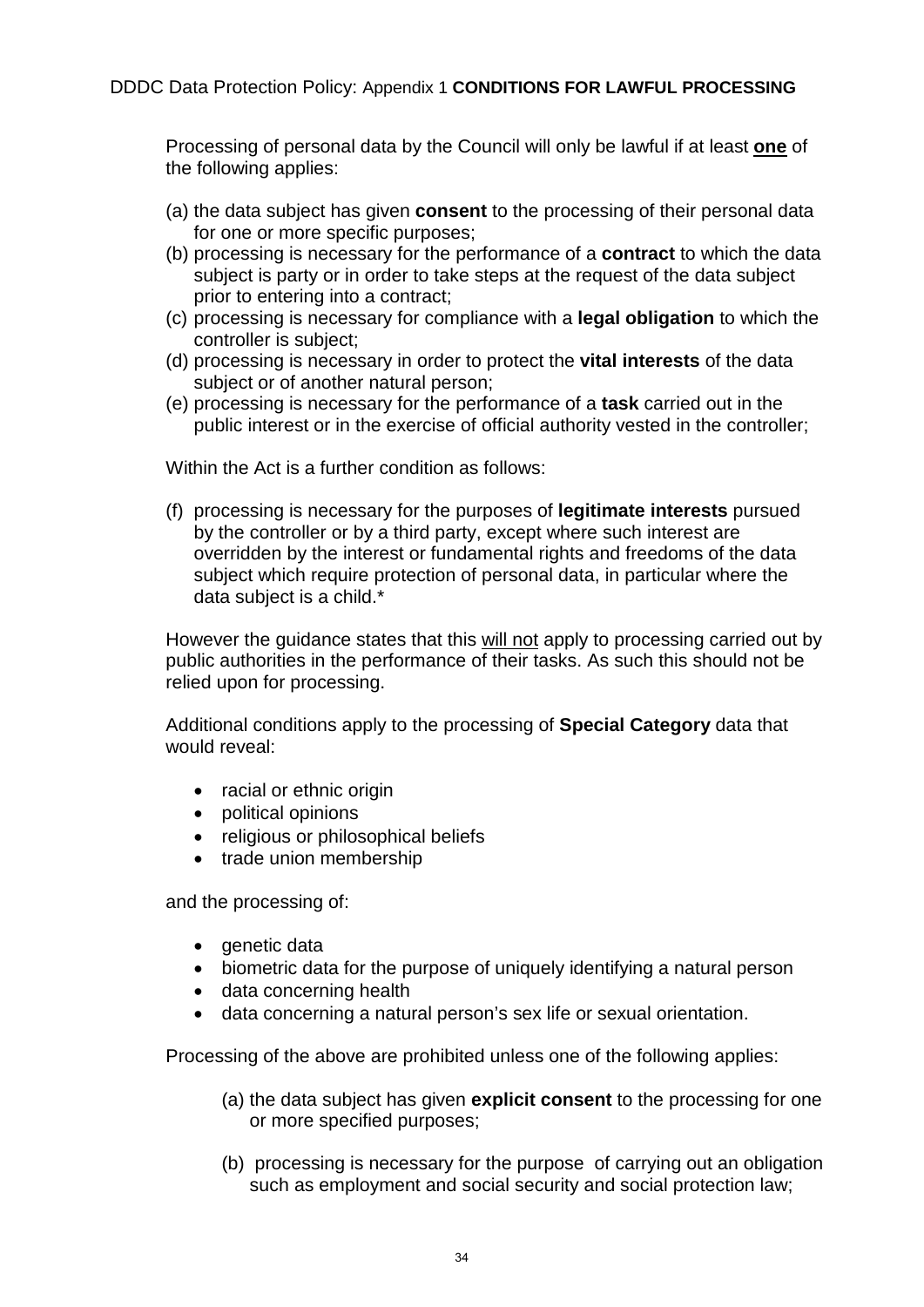- (c) processing is necessary to protect the vital interests of the data subject and the natural person is physically or legally incapable of giving consent;
- (d) processing is carried out in the course of its legitimate activities of a foundation, association or not-for-profit organisation
- (e) processing relates to personal data which are manifestly made public by the data subject;
- (f) processing is necessary for the establishment, exercise or defence of legal claims or whenever courts are acting in their judicial capacity;
- (g) processing is necessary for reasons of substantial public interest;
- (h) processing is necessary for the purposes of preventive or occupational medicine, for the assessment of the working capacity of the employee, medical diagnosis, the provision of health or social care or treatment of the management of health or social care systems and services;
- (i) processing is necessary for reasons of public interest in the area of public health, such as cross border threats to health;
- (j) processing is necessary for archiving purposes in the public interest, scientific or historical research.

## [BACK TO AGENDA](#page-1-0)

**February 2018**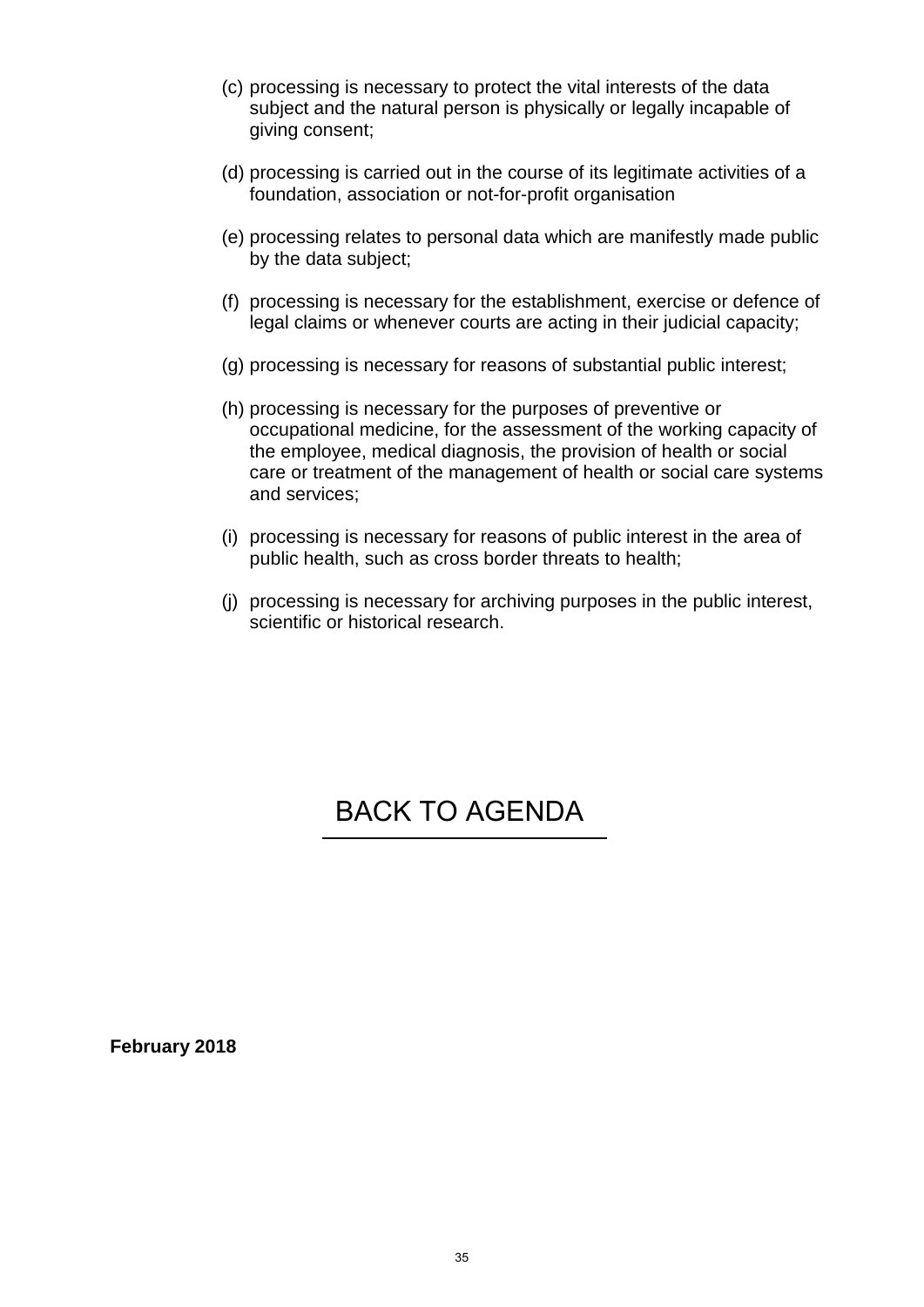## <span id="page-35-0"></span>**NOT CONFIDENTIAL – For public release Internal contract and the Item No. 9**

GOVERNANCE & RESOURCES COMMITTEE 1 MARCH 2018 Report of the Chief Executive

## **REFERRED ITEM**

#### **SUMMARY**

To consider a recommendation from the Joint Consultative Group meeting held on 8 February 2018 that the Managing Violence, Bullying, Harassment and Aggression at Work Policy be adopted.

#### **RECOMMENDATION**

That the Managing Violence, Bullying, Harassment and Aggression at Work Policy be adopted.

#### **WARDS AFFECTED**

None

#### **STRATEGIC LINK**

The proposed new policy supports the District Council's corporate values of valuing our employees and in being open and transparent when making decisions and will use public resources ethically and responsibly.

#### **REPORT**

The relevant minute of the Joint Consultative Committee is reproduced in full, below, to assist Members' understanding of the issues involved, with the recommendation to be approved marked by an arrow  $(\rightarrow)$ . The Policy has been reviewed and amended as requested by the Joint Consultative Group.

#### **MANAGING, VIOLENCE, BULLYING, HARASSMENT AND AGGRESSION AT WORK POLICY**

In 2017 the Safety Committee reviewed lone working arrangements and it was agreed that the Harassment and Aggression Policy should be updated. The initial draft was edited by the Human Resources Manager and discussed at the Employee Group meeting on 20 September 2017. Following this meeting the draft policy was sent out for consultation to all staff concluding with discussion at the Employee Group meeting on 13 December 2017 when all comments were incorporated. The proposed policy was then discussed at the Corporate Leadership Team meeting on 16 January 2018 and their comments, together with those of the Data Protection Officer, were incorporated.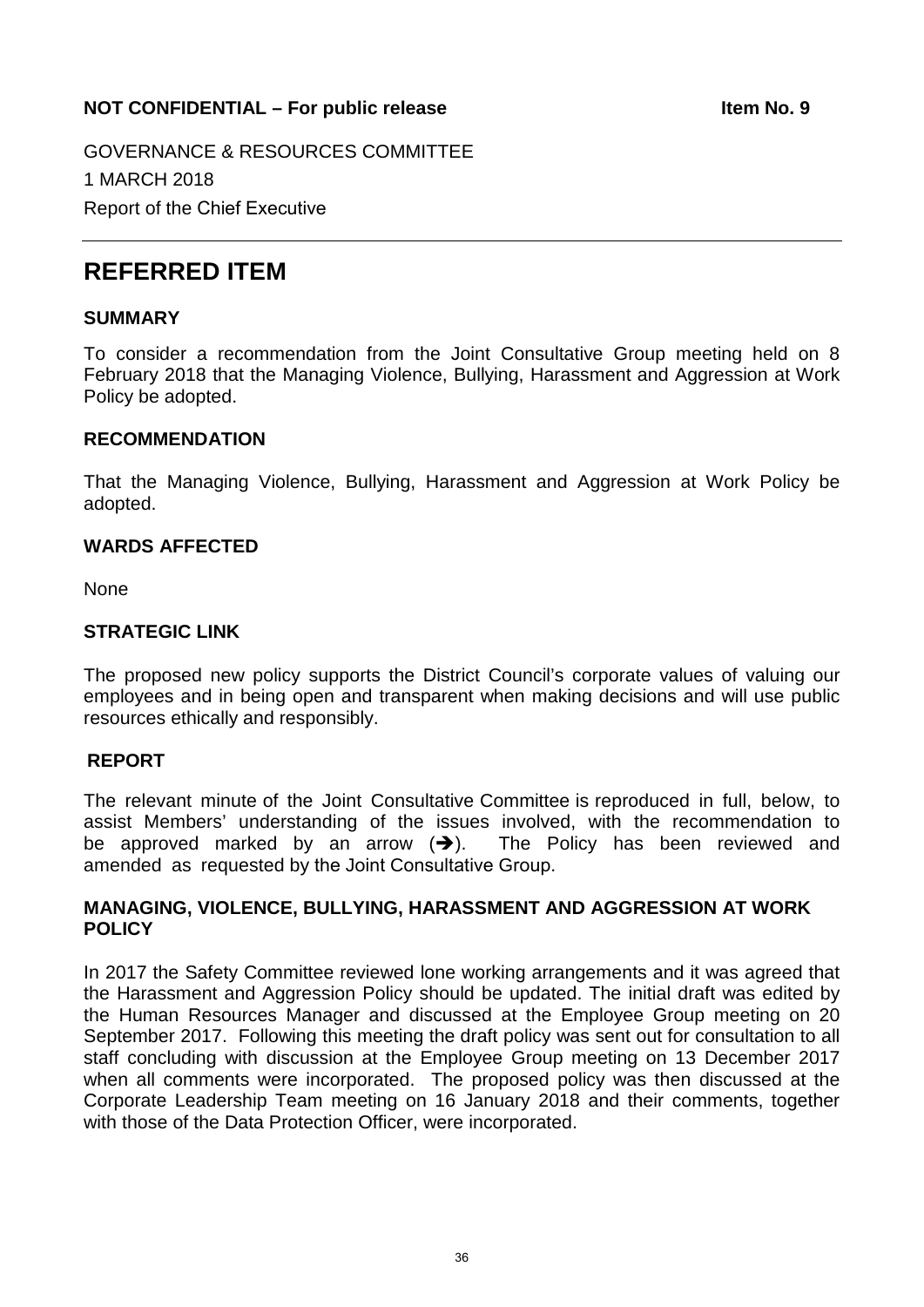Implementation of the new policy will be supported by staff briefings and training for officers most likely to be at risk as identified by the Human Resources Manager in conjunction with Heads of Service.

Following discussion at the meeting it was agreed that Section 9.5.3 was potentially misleading as it infers that only the Council refer an incident of inappropriate behaviour towards an employee from a member of public to the police. Individuals also have the right and it was agreed the section should be reviewed and possibly expanded to reflect this.

It was moved by Councillor Furness, seconded by Councillor Jean Monks and

**AGREED**  (Unanimously)  $(\rightarrow)$ That subject to a review of Section 9.5.3, the Governance & Resources Committee be recommended to adopt the Managing Violence, Bullying, Harassment and Aggression at Work Policy at its meeting on 1 March 2018.

# [BACK TO AGENDA](#page-1-0)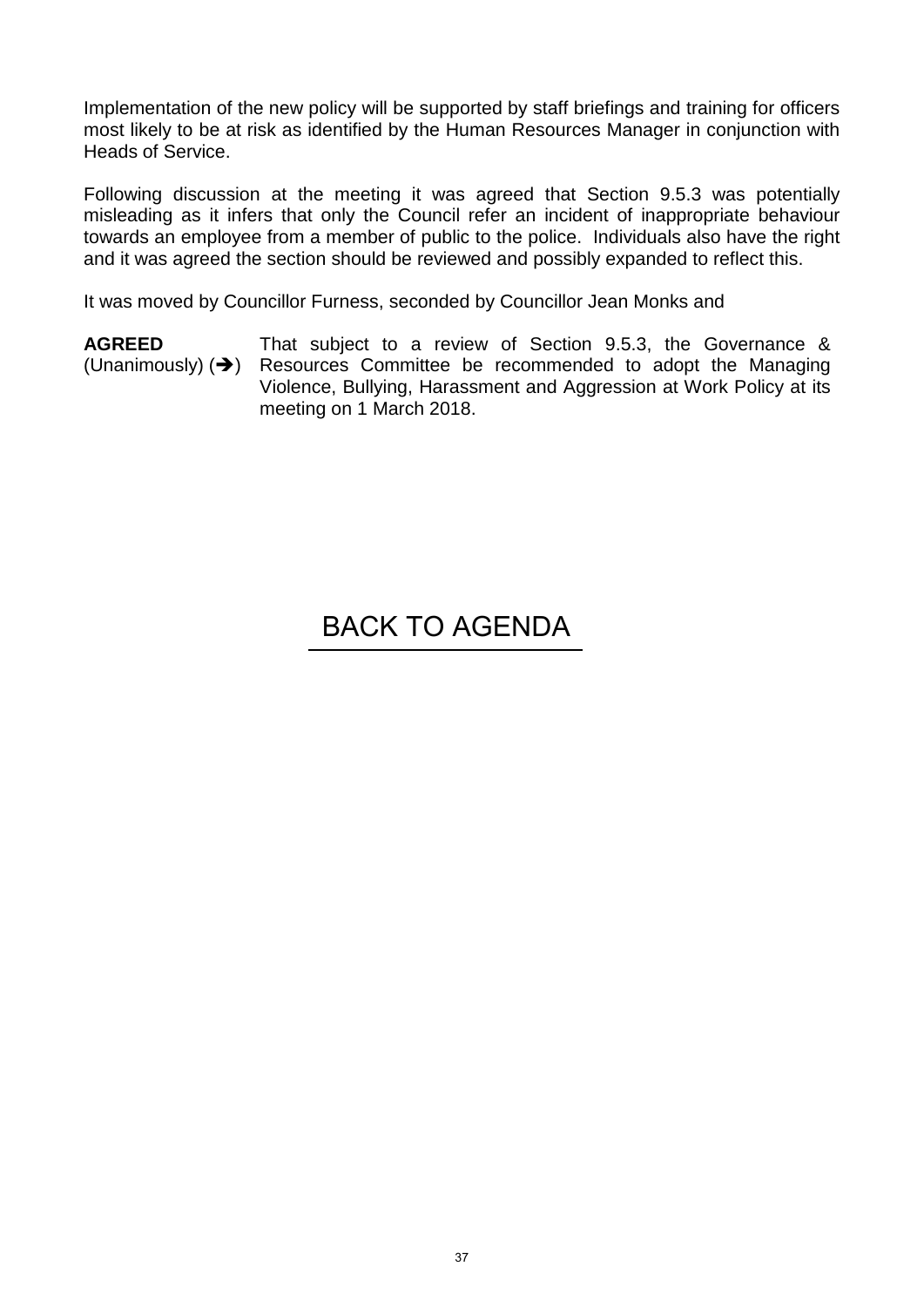<span id="page-37-0"></span>

This information is available free of charge in electronic, audio, Braille and large print versions, and in other languages on request.

For assistance in understanding or reading this document or specific information about these Minutes please call the Democratic Services on 01629 761133 or e-mail [committee@derbyshiredales.gov.uk](mailto:chris.laver@derbyshiredales.gov.uk)

## **JOINT CONSULTATIVE GROUP**

**Minutes of a Meeting held on Thursday 8 February 2018 in the Council Chamber, Town Hall, Matlock at 2.30pm**

#### **PRESENT** Ashley Watts In the Chair

Councillors Tom Donnelly, Stephen Flitter, Chris Furness, Jean Monks, Joyce Pawley and Garry Purdy

Representing UNISON –Keith Postlethwaite and Representing GMB – Ian Buxton

Dorcas Bunton (Chief Executive), Chrissie Symons (Human Resources Officer), Annette Reading (Democratic & Electoral Services Assistant) and James Riggott Collins (Corporate Support Apprentice)

#### **APOLOGIES**

Apologies for absence were received from Councillor Albert Catt, Councillor Lewis Rose, Andy Cairns (UNISON), Jon Bradbury (GMB), Denise Dawson (UNISON) and Deborah Unwin (Human Resources Manager). Councillors Tom Donnelly and Chris Furness attended as nominated substitute members.

#### **MINUTES**

It was moved by Councillor Jean Monks, seconded by Councillor Joyce Pawley and

**AGREED**  (Unanimously) That the minutes of the meeting of the Joint Consultative Group held on 20 June 2017 be approved as a correct record.

#### **MANAGING, VIOLENCE, BULLYING, HARASSMENT AND AGGRESSION AT WORK POLICY**

In 2017 the Safety Committee reviewed lone working arrangements and it was agreed that the Harassment and Aggression Policy should be updated. The initial draft was edited by the Human Resources Manager and discussed at the Employee Group meeting on 20 September 2017. Following this meeting the draft policy was sent out for consultation to all staff concluding with discussion at the Employee Group meeting on 13 December 2017 when all comments were incorporated. The proposed policy was then discussed at the Corporate Leadership Team meeting on 16 January 2018 and their comments, together with those of the Data Protection Officer, were incorporated.